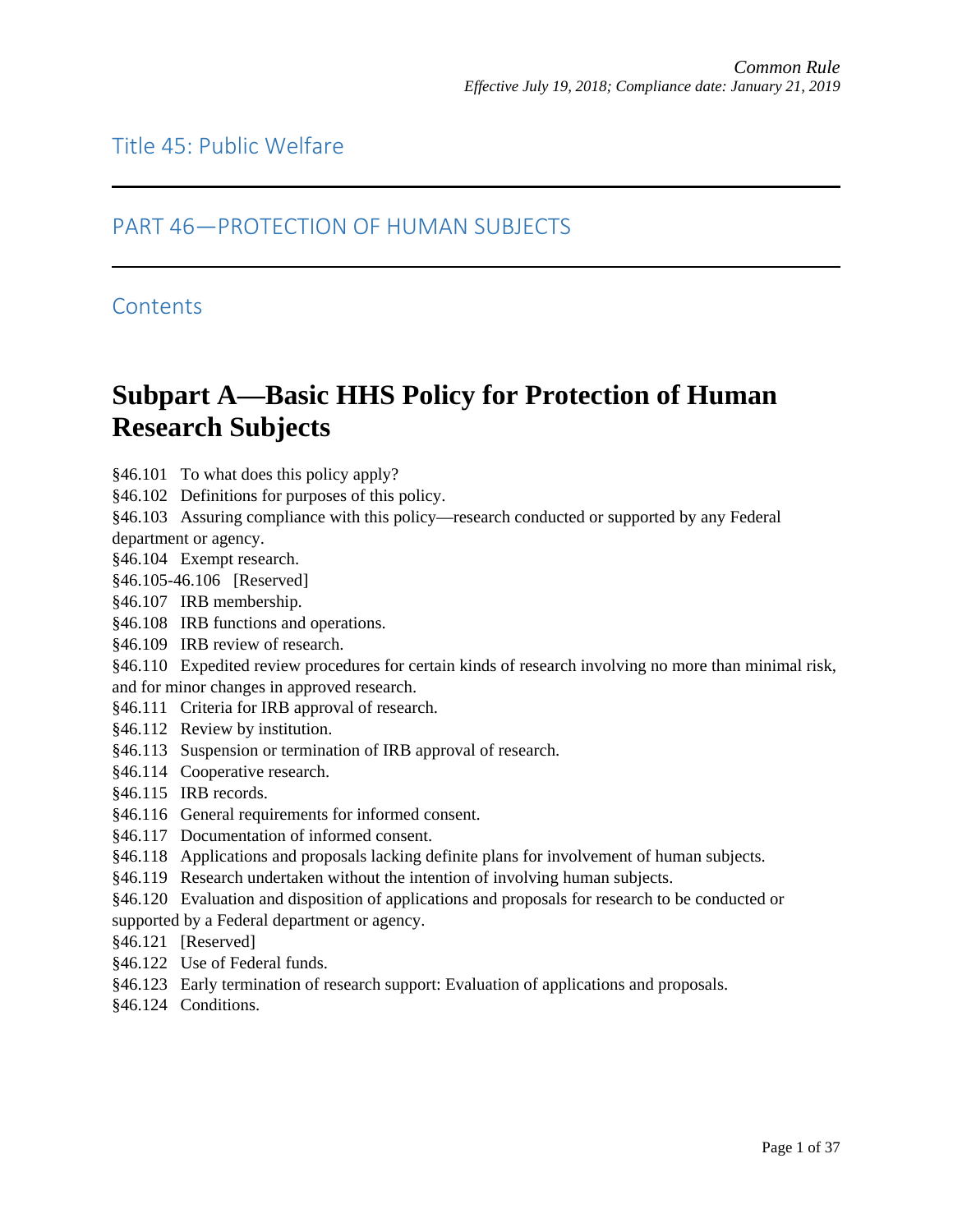### **Subpart B—Additional Protections for Pregnant Women, Human Fetuses and Neonates Involved in Research**

- §46.201 To what do these regulations apply?
- §46.202 Definitions.
- §46.203 Duties of IRBs in connection with research involving pregnant women, fetuses, and neonates.
- §46.204 Research involving pregnant women or fetuses.
- §46.205 Research involving neonates.
- §46.206 Research involving, after delivery, the placenta, the dead fetus or fetal material.

§46.207 Research not otherwise approvable which presents an opportunity to understand, prevent, or alleviate a serious problem affecting the health or welfare of pregnant women, fetuses, or neonates.

## **Subpart C—Additional Protections Pertaining to Biomedical and Behavioral Research Involving Prisoners as Subjects**

- §46.301 Applicability.
- §46.302 Purpose.
- §46.303 Definitions.
- §46.304 Composition of Institutional Review Boards where prisoners are involved.
- §46.305 Additional duties of the Institutional Review Boards where prisoners are involved.
- §46.306 Permitted research involving prisoners.

## **Subpart D—Additional Protections for Children Involved as Subjects in Research**

- §46.401 To what do these regulations apply?
- §46.402 Definitions.
- §46.403 IRB duties.
- §46.404 Research not involving greater than minimal risk.

§46.405 Research involving greater than minimal risk but presenting the prospect of direct benefit to the individual subjects.

- §46.406 Research involving greater than minimal risk and no prospect of direct benefit to individual
- subjects, but likely to yield generalizable knowledge about the subject's disorder or condition.
- §46.407 Research not otherwise approvable which presents an opportunity to understand, prevent, or alleviate a serious problem affecting the health or welfare of children.
- §46.408 Requirements for permission by parents or guardians and for assent by children.
- §46.409 Wards.

#### **Subpart E—Registration of Institutional Review Boards**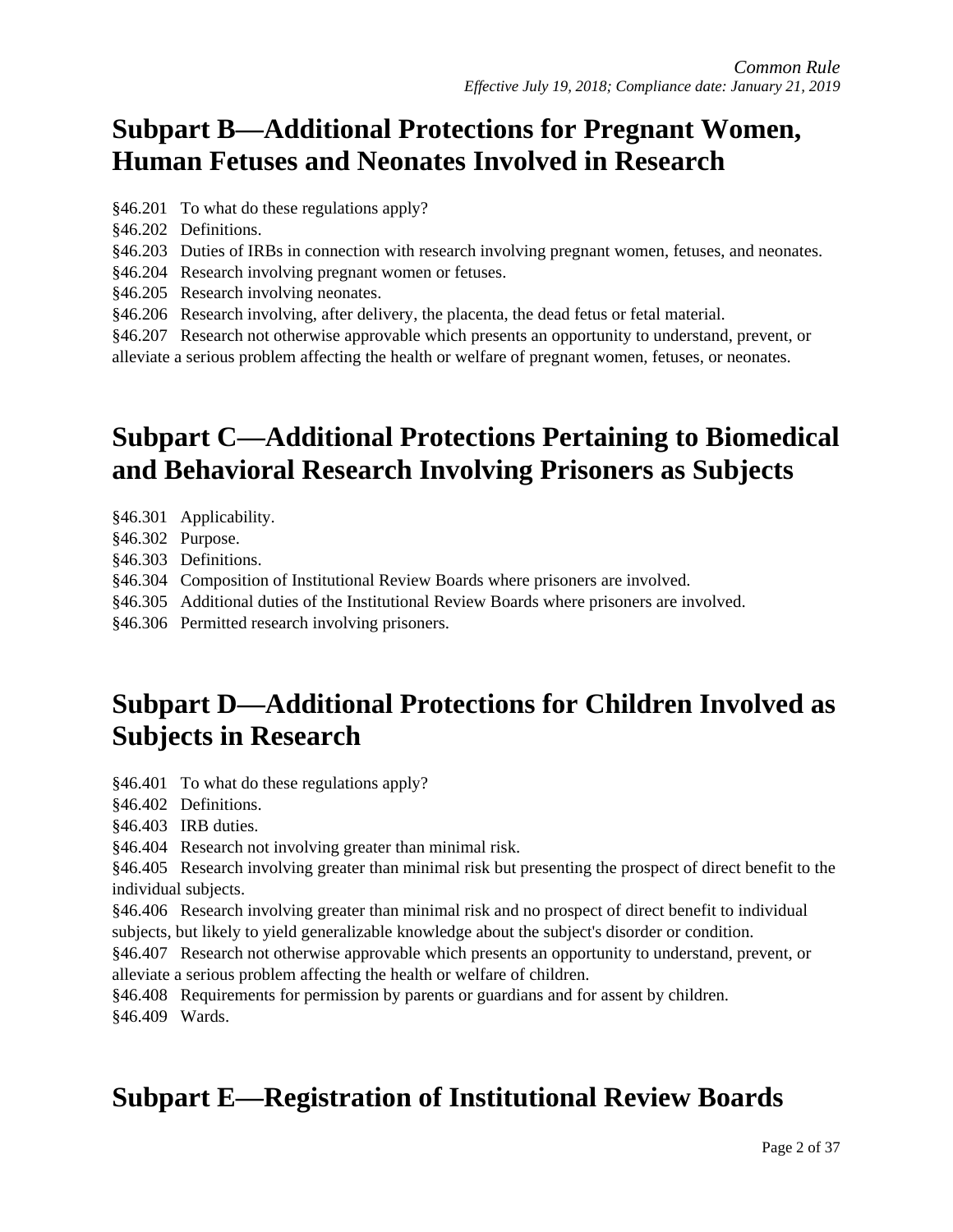- §46.501 What IRBs must be registered?
- §46.502 What information must be provided when registering an IRB?
- §46.503 When must an IRB be registered?
- §46.504 How must an IRB be registered?
- §46.505 When must IRB registration information be renewed or updated?

Authority: 5 U.S.C. 301; 42 U.S.C. 289(a); 42 U.S.C. 300v-1(b).

EDITORIAL NOTE: The Department of Health and Human Services issued a notice of waiver regarding the requirements set forth in part 46, relating to protection of human subjects, as they pertain to demonstration projects, approved under section 1115 of the Social Security Act, which test the use of cost—sharing, such as deductibles, copayment and coinsurance, in the Medicaid program. For further information see 47 FR 9208, Mar. 4, 1982.

Subpart A—Basic HHS Policy for Protection of Human Research Subjects SOURCE: 82 FR 7259, 7273, Jan. 19, 2017, unless otherwise noted.

#### **§46.101 To what does this policy apply?**

(a) Except as detailed in §46.104, this policy applies to all research involving human subjects conducted, supported, or otherwise subject to regulation by any Federal department or agency that takes appropriate administrative action to make the policy applicable to such research. This includes research conducted by Federal civilian employees or military personnel, except that each department or agency head may adopt such procedural modifications as may be appropriate from an administrative standpoint. It also includes research conducted, supported, or otherwise subject to regulation by the Federal Government outside the United States. Institutions that are engaged in research described in this paragraph and institutional review boards (IRBs) reviewing research that is subject to this policy must comply with this policy.

(b) [Reserved]

(c) Department or agency heads retain final judgment as to whether a particular activity is covered by this policy and this judgment shall be exercised consistent with the ethical principles of the Belmont Report.62

<sup>62</sup>The National Commission for the Protection of Human Subjects of Biomedical and Behavioral Research.- Belmont Report. Washington, DC: U.S. Department of Health and Human Services. 1979.

(d) Department or agency heads may require that specific research activities or classes of research activities conducted, supported, or otherwise subject to regulation by the Federal department or agency but not otherwise covered by this policy comply with some or all of the requirements of this policy.

(e) Compliance with this policy requires compliance with pertinent federal laws or regulations that provide additional protections for human subjects.

(f) This policy does not affect any state or local laws or regulations (including tribal law passed by the official governing body of an American Indian or Alaska Native tribe) that may otherwise be applicable and that provide additional protections for human subjects.

(g) This policy does not affect any foreign laws or regulations that may otherwise be applicable and that provide additional protections to human subjects of research.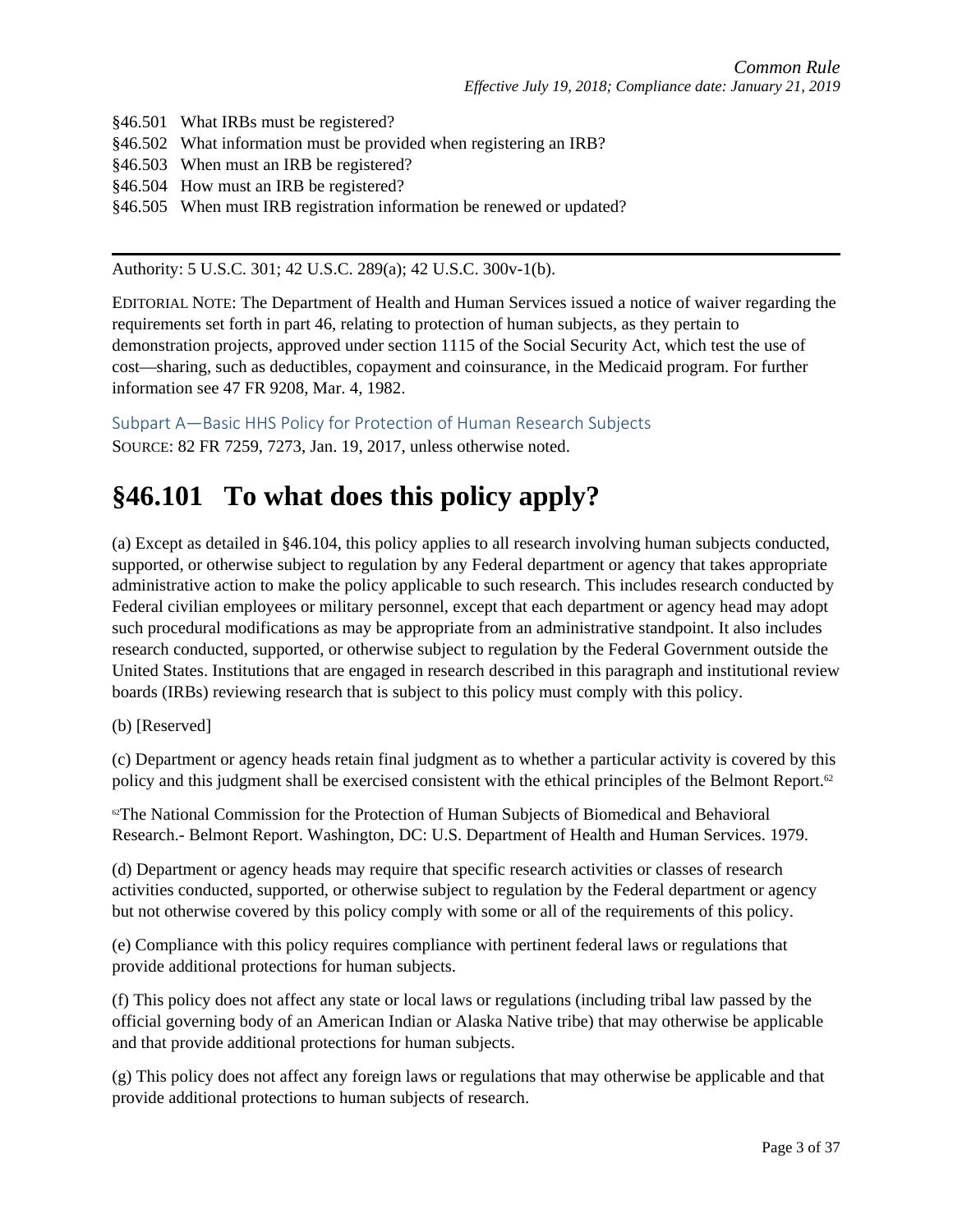(h) When research covered by this policy takes place in foreign countries, procedures normally followed in the foreign countries to protect human subjects may differ from those set forth in this policy. In these circumstances, if a department or agency head determines that the procedures prescribed by the institution afford protections that are at least equivalent to those provided in this policy, the department or agency head may approve the substitution of the foreign procedures in lieu of the procedural requirements provided in this policy. Except when otherwise required by statute, Executive Order, or the department or agency head, notices of these actions as they occur will be published in the FEDERAL REGISTER or will be otherwise published as provided in department or agency procedures.

(i) Unless otherwise required by law, department or agency heads may waive the applicability of some or all of the provisions of this policy to specific research activities or classes of research activities otherwise covered by this policy, provided the alternative procedures to be followed are consistent with the principles of the Belmont Report.63 Except when otherwise required by statute or Executive Order, the department or agency head shall forward advance notices of these actions to the Office for Human Research Protections, Department of Health and Human Services (HHS), or any successor office, or to the equivalent office within the appropriate Federal department or agency, and shall also publish them in the FEDERAL REGISTER or in such other manner as provided in department or agency procedures. The waiver notice must include a statement that identifies the conditions under which the waiver will be applied and a justification as to why the waiver is appropriate for the research, including how the decision is consistent with the principles of the Belmont Report.

#### <sup>63</sup>*Id.*

(j) Federal guidance on the requirements of this policy shall be issued only after consultation, for the purpose of harmonization (to the extent appropriate), with other Federal departments and agencies that have adopted this policy, unless such consultation is not feasible.

#### (k) [Reserved]

(l) Compliance dates and transition provisions:

(1) *Pre-2018 Requirements.* For purposes of this section, the *pre-2018 Requirements* means this subpart as published in the 2016 edition of the Code of Federal Regulations.

(2) *2018 Requirements.* For purposes of this section, the *2018 Requirements* means the Federal Policy for the Protection of Human Subjects requirements contained in this subpart. The general compliance date for the 2018 Requirements is January 21, 2019. The compliance date for §46.114(b) (cooperative research) of the 2018 Requirements is January 20, 2020.

(3) *Research subject to pre-2018 requirements.* The pre-2018 Requirements shall apply to the following research, unless the research is transitioning to comply with the 2018 Requirements in accordance with paragraph  $(l)(4)$  of this section:

(i) Research initially approved by an IRB under the pre-2018 Requirements before January 21, 2019;

(ii) Research for which IRB review was waived pursuant to §46.101(i) of the pre-2018 Requirements before January 21, 2019; and

(iii) Research for which a determination was made that the research was exempt under §46.101(b) of the pre-2018 Requirements before January 21, 2019.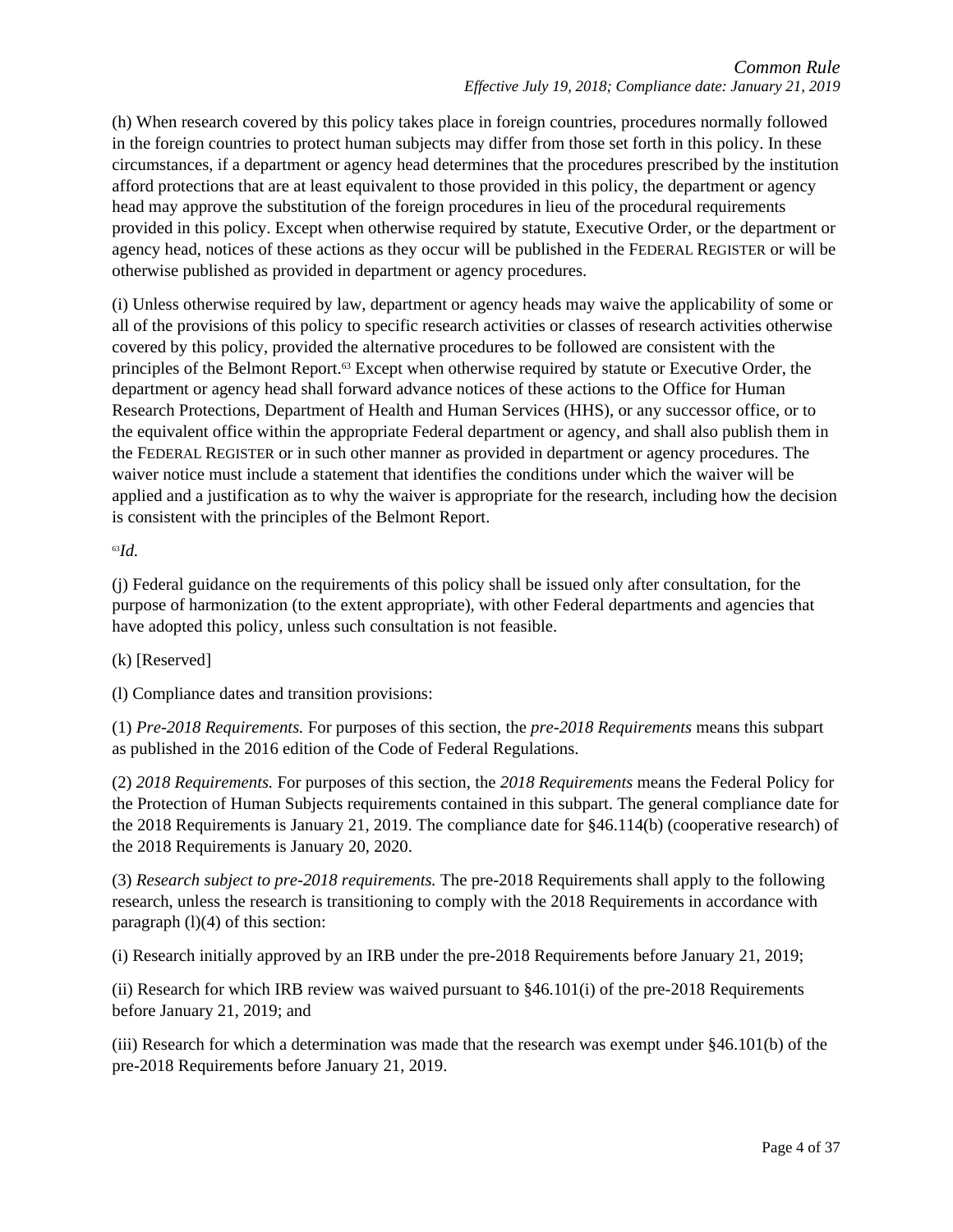(4) *Transitioning research.* If, on or after July 19, 2018, an institution planning or engaged in research otherwise covered by paragraph  $(1)(3)$  of this section determines that such research instead will transition to comply with the 2018 Requirements, the institution or an IRB must document and date such determination.

(i) If the determination to transition is documented between July 19, 2018, and January 20, 2019, the research shall:

(A) Beginning on the date of such documentation through January 20, 2019, comply with the pre-2018 Requirements, except that the research shall comply with the following:

(*1*) Section 46.102(l) of the 2018 Requirements (definition of research) (instead of §46.102(d) of the pre-2018 Requirements);

(*2*) Section 46.103(d) of the 2018 Requirements (revised certification requirement that eliminates IRB review of application or proposal) (instead of §46.103(f) of the pre-2018 Requirements); and

(*3*) Section 46.109(f)(1)(i) and (iii) of the 2018 Requirements (exceptions to mandated continuing review) (instead of §46.103(b), as related to the requirement for continuing review, and in addition to §46.109, of the pre-2018 Requirements); and

(B) Beginning on January 21, 2019, comply with the 2018 Requirements.

(ii) If the determination to transition is documented on or after January 21, 2019, the research shall, beginning on the date of such documentation, comply with the 2018 Requirements.

(5) *Research subject to 2018 Requirements.* The 2018 Requirements shall apply to the following research:

(i) Research initially approved by an IRB on or after January 21, 2019;

(ii) Research for which IRB review is waived pursuant to paragraph (i) of this section on or after January 21, 2019; and

(iii) Research for which a determination is made that the research is exempt on or after January 21, 2019.

(m) Severability: Any provision of this part held to be invalid or unenforceable by its terms, or as applied to any person or circumstance, shall be construed so as to continue to give maximum effect to the provision permitted by law, unless such holding shall be one of utter invalidity or unenforceability, in which event the provision shall be severable from this part and shall not affect the remainder thereof or the application of the provision to other persons not similarly situated or to other dissimilar circumstances.

[82 FR 7259, 7273, Jan. 19, 2017, as amended at 83 FR 28518, June 19, 2018]

## **§46.102 Definitions for purposes of this policy.**

(a) *Certification* means the official notification by the institution to the supporting Federal department or agency component, in accordance with the requirements of this policy, that a research project or activity involving human subjects has been reviewed and approved by an IRB in accordance with an approved assurance.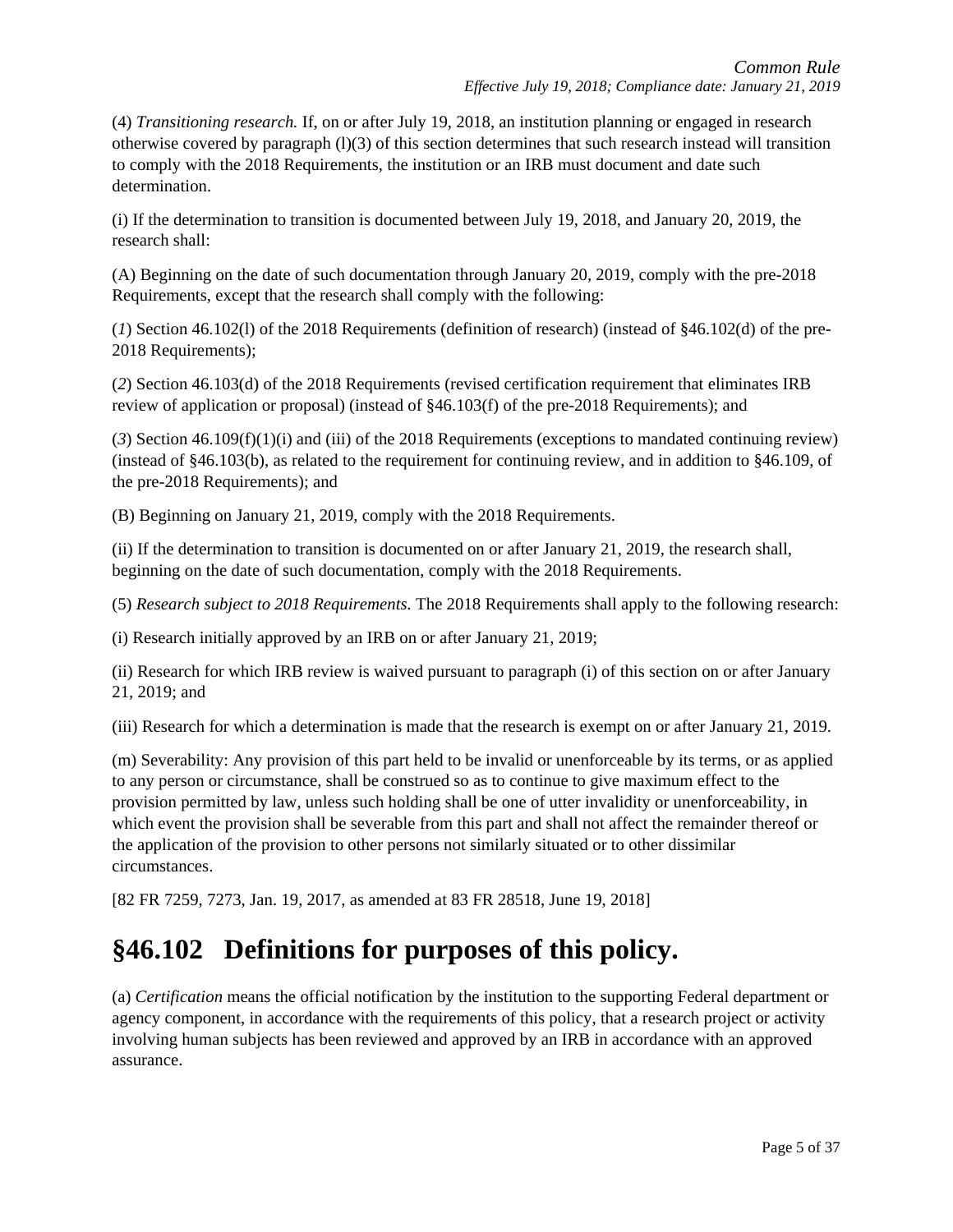(b) *Clinical trial* means a research study in which one or more human subjects are prospectively assigned to one or more interventions (which may include placebo or other control) to evaluate the effects of the interventions on biomedical or behavioral health-related outcomes.

(c) *Department or agency head* means the head of any Federal department or agency, for example, the Secretary of HHS, and any other officer or employee of any Federal department or agency to whom the authority provided by these regulations to the department or agency head has been delegated.

(d) *Federal department or agency* refers to a federal department or agency (the department or agency itself rather than its bureaus, offices or divisions) that takes appropriate administrative action to make this policy applicable to the research involving human subjects it conducts, supports, or otherwise regulates (*e.g.,* the U.S. Department of Health and Human Services, the U.S. Department of Defense, or the Central Intelligence Agency).

(e)(1) *Human subject* means a living individual about whom an investigator (whether professional or student) conducting research:

(i) Obtains information or biospecimens through intervention or interaction with the individual, and uses, studies, or analyzes the information or biospecimens; or

(ii) Obtains, uses, studies, analyzes, or generates identifiable private information or identifiable biospecimens.

(2) *Intervention* includes both physical procedures by which information or biospecimens are gathered (*e.g.,*venipuncture) and manipulations of the subject or the subject's environment that are performed for research purposes.

(3) *Interaction* includes communication or interpersonal contact between investigator and subject.

(4) *Private information* includes information about behavior that occurs in a context in which an individual can reasonably expect that no observation or recording is taking place, and information that has been provided for specific purposes by an individual and that the individual can reasonably expect will not be made public (*e.g.,*a medical record).

(5) *Identifiable private information* is private information for which the identity of the subject is or may readily be ascertained by the investigator or associated with the information.

(6) *An identifiable biospecimen* is a biospecimen for which the identity of the subject is or may readily be ascertained by the investigator or associated with the biospecimen.

(7) Federal departments or agencies implementing this policy shall:

(i) Upon consultation with appropriate experts (including experts in data matching and re-identification), reexamine the meaning of "identifiable private information," as defined in paragraph (e)(5) of this section, and "identifiable biospecimen," as defined in paragraph (e)(6) of this section. This reexamination shall take place within 1 year and regularly thereafter (at least every 4 years). This process will be conducted by collaboration among the Federal departments and agencies implementing this policy. If appropriate and permitted by law, such Federal departments and agencies may alter the interpretation of these terms, including through the use of guidance.

(ii) Upon consultation with appropriate experts, assess whether there are analytic technologies or techniques that should be considered by investigators to generate "identifiable private information," as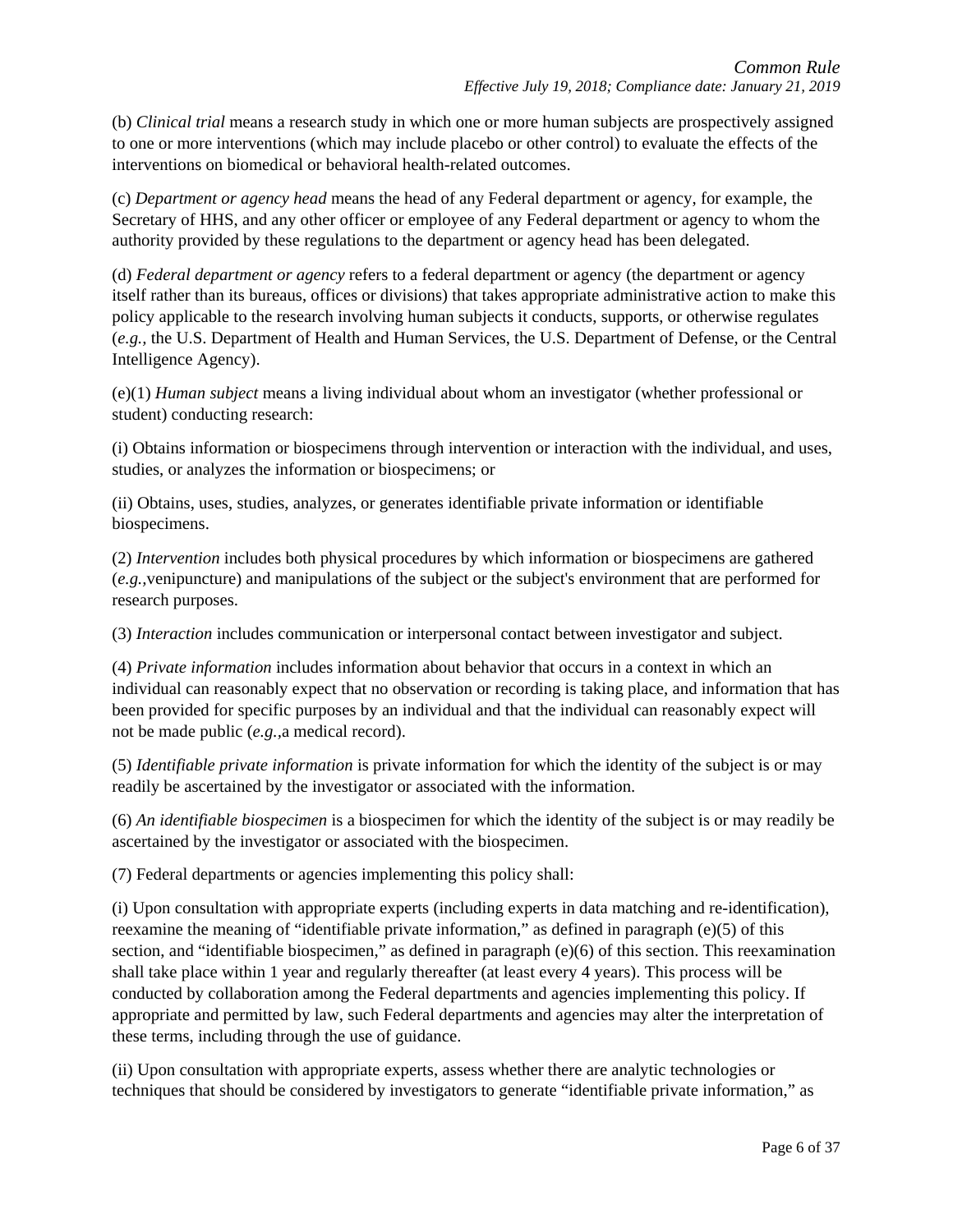defined in paragraph (e)(5) of this section, or an "identifiable biospecimen," as defined in paragraph (e)(6) of this section. This assessment shall take place within 1 year and regularly thereafter (at least every 4 years). This process will be conducted by collaboration among the Federal departments and agencies implementing this policy. Any such technologies or techniques will be included on a list of technologies or techniques that produce identifiable private information or identifiable biospecimens. This list will be published in the FEDERAL REGISTER after notice and an opportunity for public comment. The Secretary, HHS, shall maintain the list on a publicly accessible Web site.

(f) *Institution* means any public or private entity, or department or agency (including federal, state, and other agencies).

(g) *IRB* means an institutional review board established in accord with and for the purposes expressed in this policy.

(h) *IRB approval* means the determination of the IRB that the research has been reviewed and may be conducted at an institution within the constraints set forth by the IRB and by other institutional and federal requirements.

(i) *Legally authorized representative* means an individual or judicial or other body authorized under applicable law to consent on behalf of a prospective subject to the subject's participation in the procedure(s) involved in the research. If there is no applicable law addressing this issue, *legally authorized representative*means an individual recognized by institutional policy as acceptable for providing consent in the nonresearch context on behalf of the prospective subject to the subject's participation in the procedure(s) involved in the research.

(j) *Minimal risk* means that the probability and magnitude of harm or discomfort anticipated in the research are not greater in and of themselves than those ordinarily encountered in daily life or during the performance of routine physical or psychological examinations or tests.

(k) *Public health authority* means an agency or authority of the United States, a state, a territory, a political subdivision of a state or territory, an Indian tribe, or a foreign government, or a person or entity acting under a grant of authority from or contract with such public agency, including the employees or agents of such public agency or its contractors or persons or entities to whom it has granted authority, that is responsible for public health matters as part of its official mandate.

(l) *Research* means a systematic investigation, including research development, testing, and evaluation, designed to develop or contribute to generalizable knowledge. Activities that meet this definition constitute research for purposes of this policy, whether or not they are conducted or supported under a program that is considered research for other purposes. For example, some demonstration and service programs may include research activities. For purposes of this part, the following activities are deemed not to be research:

(1) Scholarly and journalistic activities (*e.g.,* oral history, journalism, biography, literary criticism, legal research, and historical scholarship), including the collection and use of information, that focus directly on the specific individuals about whom the information is collected.

(2) Public health surveillance activities, including the collection and testing of information or biospecimens, conducted, supported, requested, ordered, required, or authorized by a public health authority. Such activities are limited to those necessary to allow a public health authority to identify, monitor, assess, or investigate potential public health signals, onsets of disease outbreaks, or conditions of public health importance (including trends, signals, risk factors, patterns in diseases, or increases in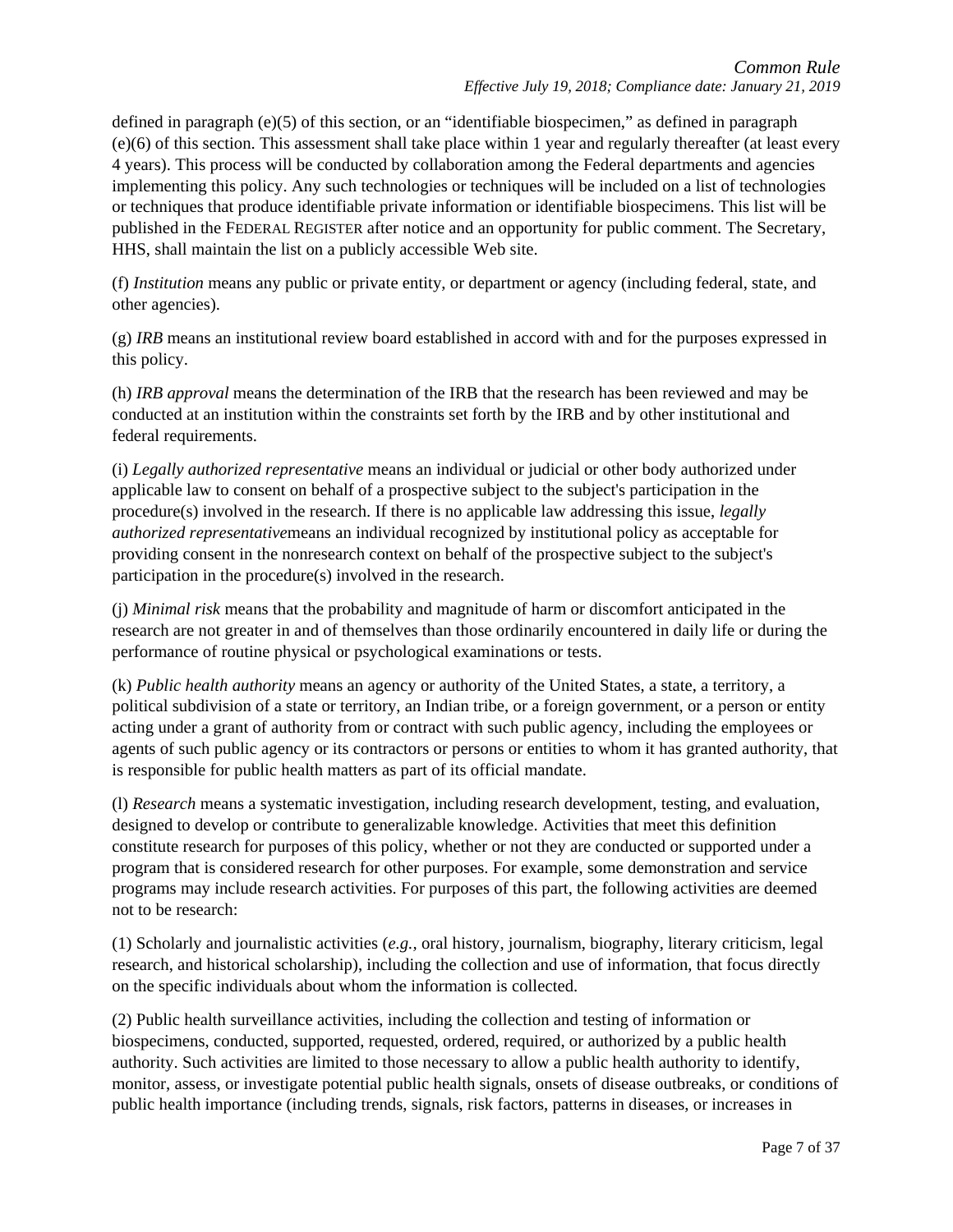injuries from using consumer products). Such activities include those associated with providing timely situational awareness and priority setting during the course of an event or crisis that threatens public health (including natural or man-made disasters).

(3) Collection and analysis of information, biospecimens, or records by or for a criminal justice agency for activities authorized by law or court order solely for criminal justice or criminal investigative purposes.

(4) Authorized operational activities (as determined by each agency) in support of intelligence, homeland security, defense, or other national security missions.

(m) *Written,* or *in writing,* for purposes of this part, refers to writing on a tangible medium (*e.g.,* paper) or in an electronic format.

## **§46.103 Assuring compliance with this policy—research conducted or supported by any Federal department or agency.**

(a) Each institution engaged in research that is covered by this policy, with the exception of research eligible for exemption under §46.104, and that is conducted or supported by a Federal department or agency, shall provide written assurance satisfactory to the department or agency head that it will comply with the requirements of this policy. In lieu of requiring submission of an assurance, individual department or agency heads shall accept the existence of a current assurance, appropriate for the research in question, on file with the Office for Human Research Protections, HHS, or any successor office, and approved for Federal-wide use by that office. When the existence of an HHS-approved assurance is accepted in lieu of requiring submission of an assurance, reports (except certification) required by this policy to be made to department and agency heads shall also be made to the Office for Human Research Protections, HHS, or any successor office. Federal departments and agencies will conduct or support research covered by this policy only if the institution has provided an assurance that it will comply with the requirements of this policy, as provided in this section, and only if the institution has certified to the department or agency head that the research has been reviewed and approved by an IRB (if such certification is required by §46.103(d)).

(b) The assurance shall be executed by an individual authorized to act for the institution and to assume on behalf of the institution the obligations imposed by this policy and shall be filed in such form and manner as the department or agency head prescribes.

(c) The department or agency head may limit the period during which any assurance shall remain effective or otherwise condition or restrict the assurance.

(d) Certification is required when the research is supported by a Federal department or agency and not otherwise waived under §46.101(i) or exempted under §46.104. For such research, institutions shall certify that each proposed research study covered by the assurance and this section has been reviewed and approved by the IRB. Such certification must be submitted as prescribed by the Federal department or agency component supporting the research. Under no condition shall research covered by this section be initiated prior to receipt of the certification that the research has been reviewed and approved by the IRB.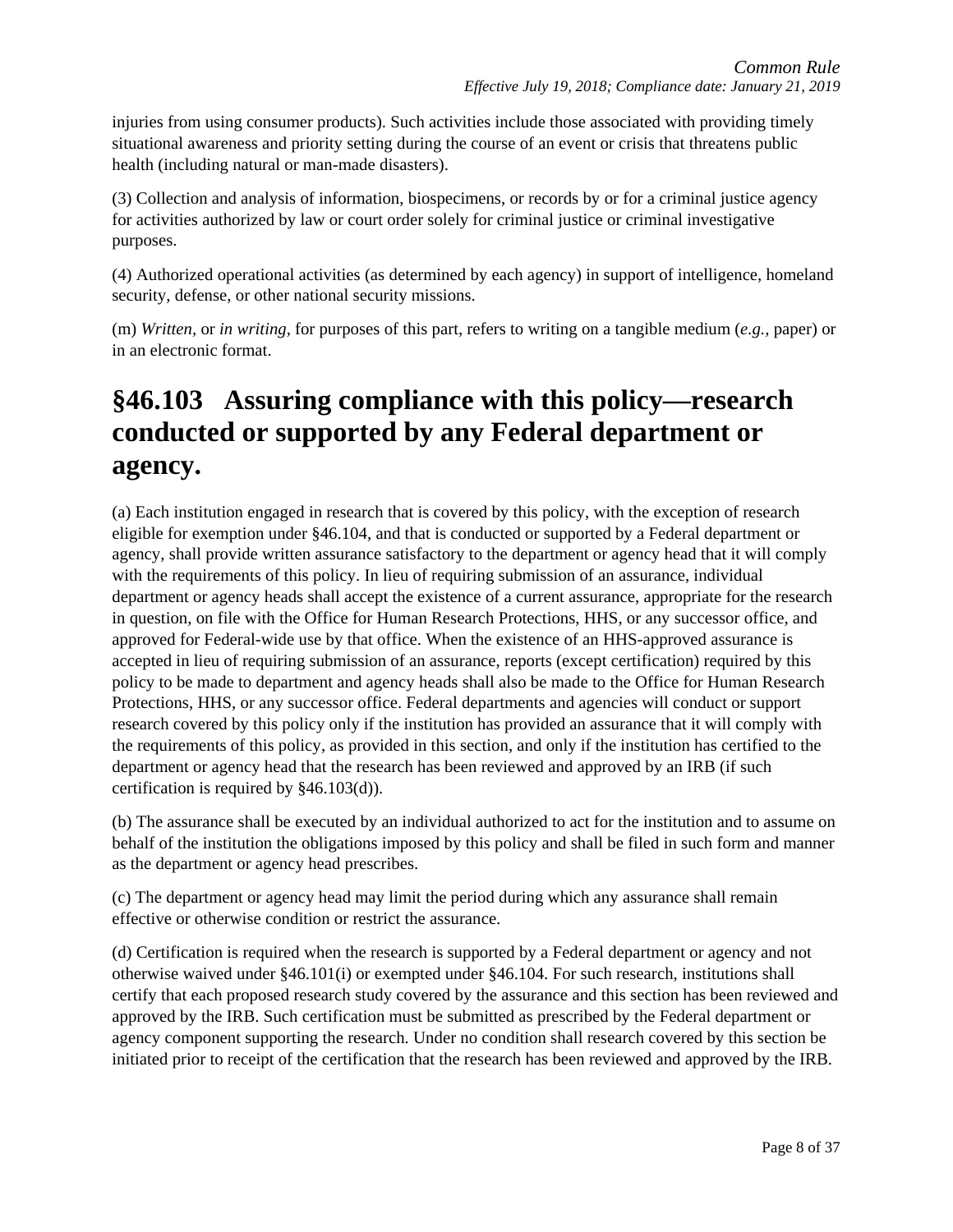(e) For nonexempt research involving human subjects covered by this policy (or exempt research for which limited IRB review takes place pursuant to  $\frac{846.104(d)(2)(iii)}{d(3)(i)(C)}$ , or (d)(7) or (8)) that takes place at an institution in which IRB oversight is conducted by an IRB that is not operated by the institution, the institution and the organization operating the IRB shall document the institution's reliance on the IRB for oversight of the research and the responsibilities that each entity will undertake to ensure compliance with the requirements of this policy (*e.g.,* in a written agreement between the institution and the IRB, by implementation of an institution-wide policy directive providing the allocation of responsibilities between the institution and an IRB that is not affiliated with the institution, or as set forth in a research protocol).

(Approved by the Office of Management and Budget under Control Number 0990-0260)

#### **§46.104 Exempt research.**

(a) Unless otherwise required by law or by department or agency heads, research activities in which the only involvement of human subjects will be in one or more of the categories in paragraph (d) of this section are exempt from the requirements of this policy, except that such activities must comply with the requirements of this section and as specified in each category.

(b) Use of the exemption categories for research subject to the requirements of subparts B, C, and D: Application of the exemption categories to research subject to the requirements of 45 CFR part 46, subparts B, C, and D, is as follows:

(1) *Subpart B.* Each of the exemptions at this section may be applied to research subject to subpart B if the conditions of the exemption are met.

(2) *Subpart C.* The exemptions at this section do not apply to research subject to subpart C, except for research aimed at involving a broader subject population that only incidentally includes prisoners.

(3) *Subpart D.* The exemptions at paragraphs  $(d)(1)$ ,  $(4)$ ,  $(5)$ ,  $(6)$ ,  $(7)$ , and  $(8)$  of this section may be applied to research subject to subpart D if the conditions of the exemption are met. Paragraphs  $(d)(2)(i)$ and (ii) of this section only may apply to research subject to subpart D involving educational tests or the observation of public behavior when the investigator(s) do not participate in the activities being observed. Paragraph  $(d)(2)(iii)$  of this section may not be applied to research subject to subpart D.

(c) [Reserved]

(d) Except as described in paragraph (a) of this section, the following categories of human subjects research are exempt from this policy:

(1) Research, conducted in established or commonly accepted educational settings, that specifically involves normal educational practices that are not likely to adversely impact students' opportunity to learn required educational content or the assessment of educators who provide instruction. This includes most research on regular and special education instructional strategies, and research on the effectiveness of or the comparison among instructional techniques, curricula, or classroom management methods.

(2) Research that only includes interactions involving educational tests (cognitive, diagnostic, aptitude, achievement), survey procedures, interview procedures, or observation of public behavior (including visual or auditory recording) if at least one of the following criteria is met: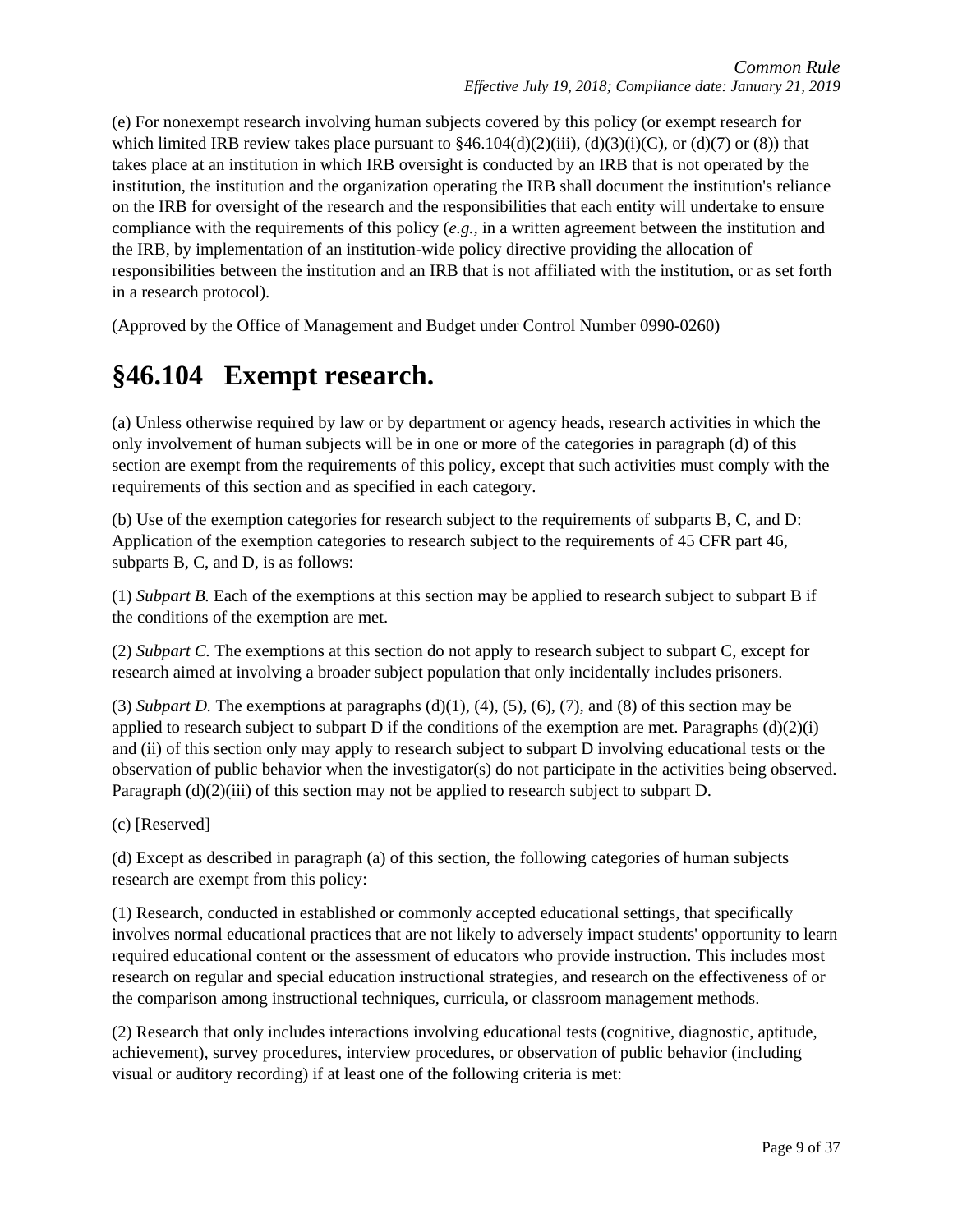(i) The information obtained is recorded by the investigator in such a manner that the identity of the human subjects cannot readily be ascertained, directly or through identifiers linked to the subjects;

(ii) Any disclosure of the human subjects' responses outside the research would not reasonably place the subjects at risk of criminal or civil liability or be damaging to the subjects' financial standing, employability, educational advancement, or reputation; or

(iii) The information obtained is recorded by the investigator in such a manner that the identity of the human subjects can readily be ascertained, directly or through identifiers linked to the subjects, and an IRB conducts a limited IRB review to make the determination required by  $§46.111(a)(7)$ .

(3)(i) Research involving benign behavioral interventions in conjunction with the collection of information from an adult subject through verbal or written responses (including data entry) or audiovisual recording if the subject prospectively agrees to the intervention and information collection and at least one of the following criteria is met:

(A) The information obtained is recorded by the investigator in such a manner that the identity of the human subjects cannot readily be ascertained, directly or through identifiers linked to the subjects;

(B) Any disclosure of the human subjects' responses outside the research would not reasonably place the subjects at risk of criminal or civil liability or be damaging to the subjects' financial standing, employability, educational advancement, or reputation; or

(C) The information obtained is recorded by the investigator in such a manner that the identity of the human subjects can readily be ascertained, directly or through identifiers linked to the subjects, and an IRB conducts a limited IRB review to make the determination required by  $§46.111(a)(7)$ .

(ii) For the purpose of this provision, benign behavioral interventions are brief in duration, harmless, painless, not physically invasive, not likely to have a significant adverse lasting impact on the subjects, and the investigator has no reason to think the subjects will find the interventions offensive or embarrassing. Provided all such criteria are met, examples of such benign behavioral interventions would include having the subjects play an online game, having them solve puzzles under various noise conditions, or having them decide how to allocate a nominal amount of received cash between themselves and someone else.

(iii) If the research involves deceiving the subjects regarding the nature or purposes of the research, this exemption is not applicable unless the subject authorizes the deception through a prospective agreement to participate in research in circumstances in which the subject is informed that he or she will be unaware of or misled regarding the nature or purposes of the research.

(4) Secondary research for which consent is not required: Secondary research uses of identifiable private information or identifiable biospecimens, if at least one of the following criteria is met:

(i) The identifiable private information or identifiable biospecimens are publicly available;

(ii) Information, which may include information about biospecimens, is recorded by the investigator in such a manner that the identity of the human subjects cannot readily be ascertained directly or through identifiers linked to the subjects, the investigator does not contact the subjects, and the investigator will not re-identify subjects;

(iii) The research involves only information collection and analysis involving the investigator's use of identifiable health information when that use is regulated under 45 CFR parts 160 and 164, subparts A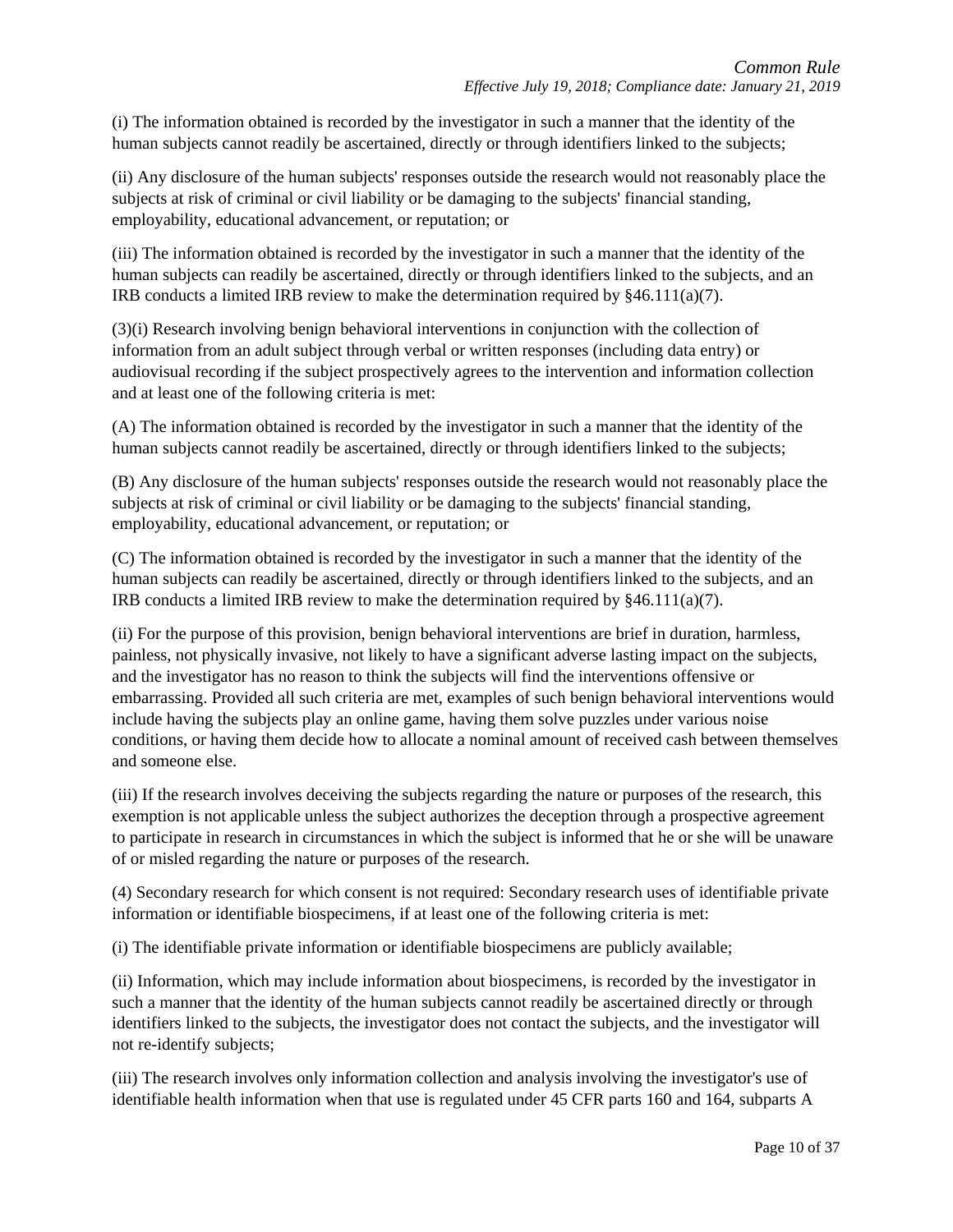and E, for the purposes of "health care operations" or "research" as those terms are defined at 45 CFR 164.501 or for "public health activities and purposes" as described under 45 CFR 164.512(b); or

(iv) The research is conducted by, or on behalf of, a Federal department or agency using governmentgenerated or government-collected information obtained for nonresearch activities, if the research generates identifiable private information that is or will be maintained on information technology that is subject to and in compliance with section 208(b) of the E-Government Act of 2002, 44 U.S.C. 3501 note, if all of the identifiable private information collected, used, or generated as part of the activity will be maintained in systems of records subject to the Privacy Act of 1974, 5 U.S.C. 552a, and, if applicable, the information used in the research was collected subject to the Paperwork Reduction Act of 1995, 44 U.S.C. 3501 *et seq.*

(5) Research and demonstration projects that are conducted or supported by a Federal department or agency, or otherwise subject to the approval of department or agency heads (or the approval of the heads of bureaus or other subordinate agencies that have been delegated authority to conduct the research and demonstration projects), and that are designed to study, evaluate, improve, or otherwise examine public benefit or service programs, including procedures for obtaining benefits or services under those programs, possible changes in or alternatives to those programs or procedures, or possible changes in methods or levels of payment for benefits or services under those programs. Such projects include, but are not limited to, internal studies by Federal employees, and studies under contracts or consulting arrangements, cooperative agreements, or grants. Exempt projects also include waivers of otherwise mandatory requirements using authorities such as sections 1115 and 1115A of the Social Security Act, as amended.

(i) Each Federal department or agency conducting or supporting the research and demonstration projects must establish, on a publicly accessible Federal Web site or in such other manner as the department or agency head may determine, a list of the research and demonstration projects that the Federal department or agency conducts or supports under this provision. The research or demonstration project must be published on this list prior to commencing the research involving human subjects.

- (ii) [Reserved]
- (6) Taste and food quality evaluation and consumer acceptance studies:
- (i) If wholesome foods without additives are consumed, or

(ii) If a food is consumed that contains a food ingredient at or below the level and for a use found to be safe, or agricultural chemical or environmental contaminant at or below the level found to be safe, by the Food and Drug Administration or approved by the Environmental Protection Agency or the Food Safety and Inspection Service of the U.S. Department of Agriculture.

(7) Storage or maintenance for secondary research for which broad consent is required: Storage or maintenance of identifiable private information or identifiable biospecimens for potential secondary research use if an IRB conducts a limited IRB review and makes the determinations required by §46.111(a)(8).

(8) Secondary research for which broad consent is required: Research involving the use of identifiable private information or identifiable biospecimens for secondary research use, if the following criteria are met: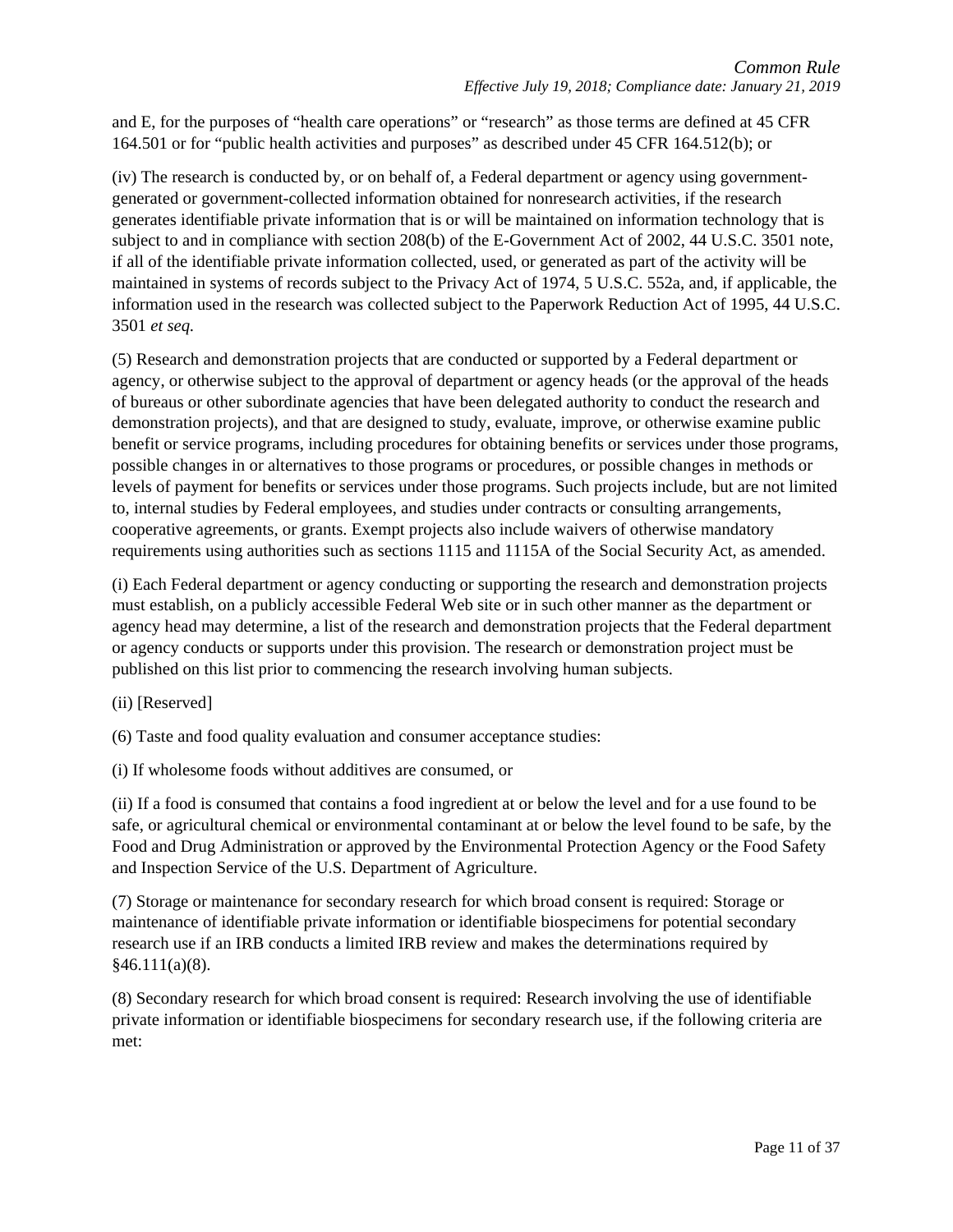(i) Broad consent for the storage, maintenance, and secondary research use of the identifiable private information or identifiable biospecimens was obtained in accordance with  $§46.116(a)(1)$  through (4),  $(a)(6)$ , and  $(d)$ ;

(ii) Documentation of informed consent or waiver of documentation of consent was obtained in accordance with §46.117;

(iii) An IRB conducts a limited IRB review and makes the determination required by  $§46.111(a)(7)$  and makes the determination that the research to be conducted is within the scope of the broad consent referenced in paragraph  $(d)(8)(i)$  of this section; and (iv) The investigator does not include returning individual research results to subjects as part of the study plan. This provision does not prevent an investigator from abiding by any legal requirements to return individual research results.

(Approved by the Office of Management and Budget under Control Number 0990-0260)

## **§46.105-46.106 [Reserved]**

#### **§46.107 IRB membership.**

(a) Each IRB shall have at least five members, with varying backgrounds to promote complete and adequate review of research activities commonly conducted by the institution. The IRB shall be sufficiently qualified through the experience and expertise of its members (professional competence), and the diversity of its members, including race, gender, and cultural backgrounds and sensitivity to such issues as community attitudes, to promote respect for its advice and counsel in safeguarding the rights and welfare of human subjects. The IRB shall be able to ascertain the acceptability of proposed research in terms of institutional commitments (including policies and resources) and regulations, applicable law, and standards of professional conduct and practice. The IRB shall therefore include persons knowledgeable in these areas. If an IRB regularly reviews research that involves a category of subjects that is vulnerable to coercion or undue influence, such as children, prisoners, individuals with impaired decision-making capacity, or economically or educationally disadvantaged persons, consideration shall be given to the inclusion of one or more individuals who are knowledgeable about and experienced in working with these categories of subjects.

(b) Each IRB shall include at least one member whose primary concerns are in scientific areas and at least one member whose primary concerns are in nonscientific areas.

(c) Each IRB shall include at least one member who is not otherwise affiliated with the institution and who is not part of the immediate family of a person who is affiliated with the institution.

(d) No IRB may have a member participate in the IRB's initial or continuing review of any project in which the member has a conflicting interest, except to provide information requested by the IRB.

(e) An IRB may, in its discretion, invite individuals with competence in special areas to assist in the review of issues that require expertise beyond or in addition to that available on the IRB. These individuals may not vote with the IRB.

## **§46.108 IRB functions and operations.**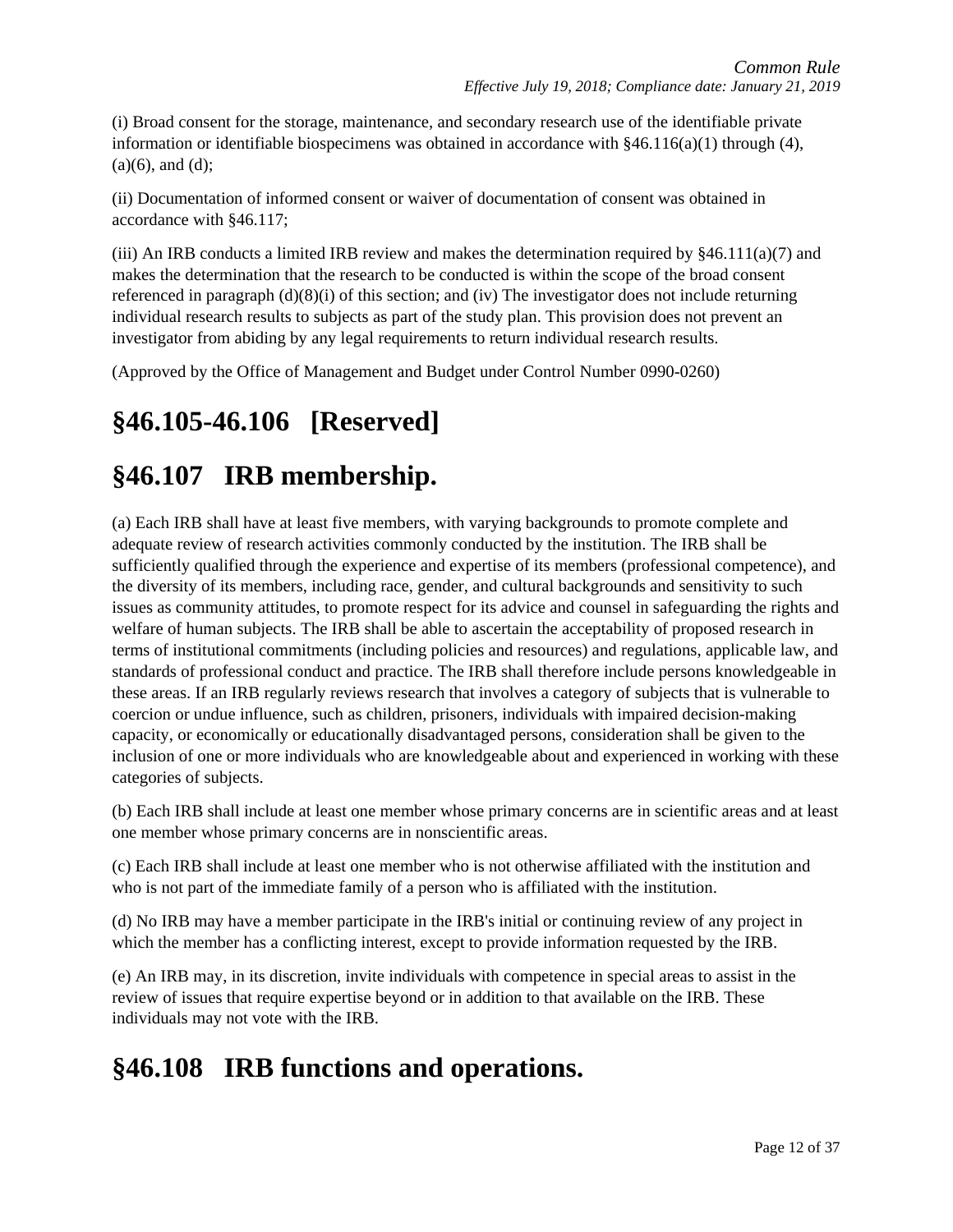(a) In order to fulfill the requirements of this policy each IRB shall:

(1) Have access to meeting space and sufficient staff to support the IRB's review and recordkeeping duties;

(2) Prepare and maintain a current list of the IRB members identified by name; earned degrees; representative capacity; indications of experience such as board certifications or licenses sufficient to describe each member's chief anticipated contributions to IRB deliberations; and any employment or other relationship between each member and the institution, for example, full-time employee, part-time employee, member of governing panel or board, stockholder, paid or unpaid consultant;

(3) Establish and follow written procedures for:

(i) Conducting its initial and continuing review of research and for reporting its findings and actions to the investigator and the institution;

(ii) Determining which projects require review more often than annually and which projects need verification from sources other than the investigators that no material changes have occurred since previous IRB review; and

(iii) Ensuring prompt reporting to the IRB of proposed changes in a research activity, and for ensuring that investigators will conduct the research activity in accordance with the terms of the IRB approval until any proposed changes have been reviewed and approved by the IRB, except when necessary to eliminate apparent immediate hazards to the subject.

(4) Establish and follow written procedures for ensuring prompt reporting to the IRB; appropriate institutional officials; the department or agency head; and the Office for Human Research Protections, HHS, or any successor office, or the equivalent office within the appropriate Federal department or agency of

(i) Any unanticipated problems involving risks to subjects or others or any serious or continuing noncompliance with this policy or the requirements or determinations of the IRB; and

(ii) Any suspension or termination of IRB approval.

(b) Except when an expedited review procedure is used (as described in §46.110), an IRB must review proposed research at convened meetings at which a majority of the members of the IRB are present, including at least one member whose primary concerns are in nonscientific areas. In order for the research to be approved, it shall receive the approval of a majority of those members present at the meeting.

(Approved by the Office of Management and Budget under Control Number 0990-0260)

# **§46.109 IRB review of research.**

(a) An IRB shall review and have authority to approve, require modifications in (to secure approval), or disapprove all research activities covered by this policy, including exempt research activities under §46.104 for which limited IRB review is a condition of exemption (under §46.104(d)(2)(iii), (d)(3)(i)(C), and (d)(7), and (8)).

(b) An IRB shall require that information given to subjects (or legally authorized representatives, when appropriate) as part of informed consent is in accordance with §46.116. The IRB may require that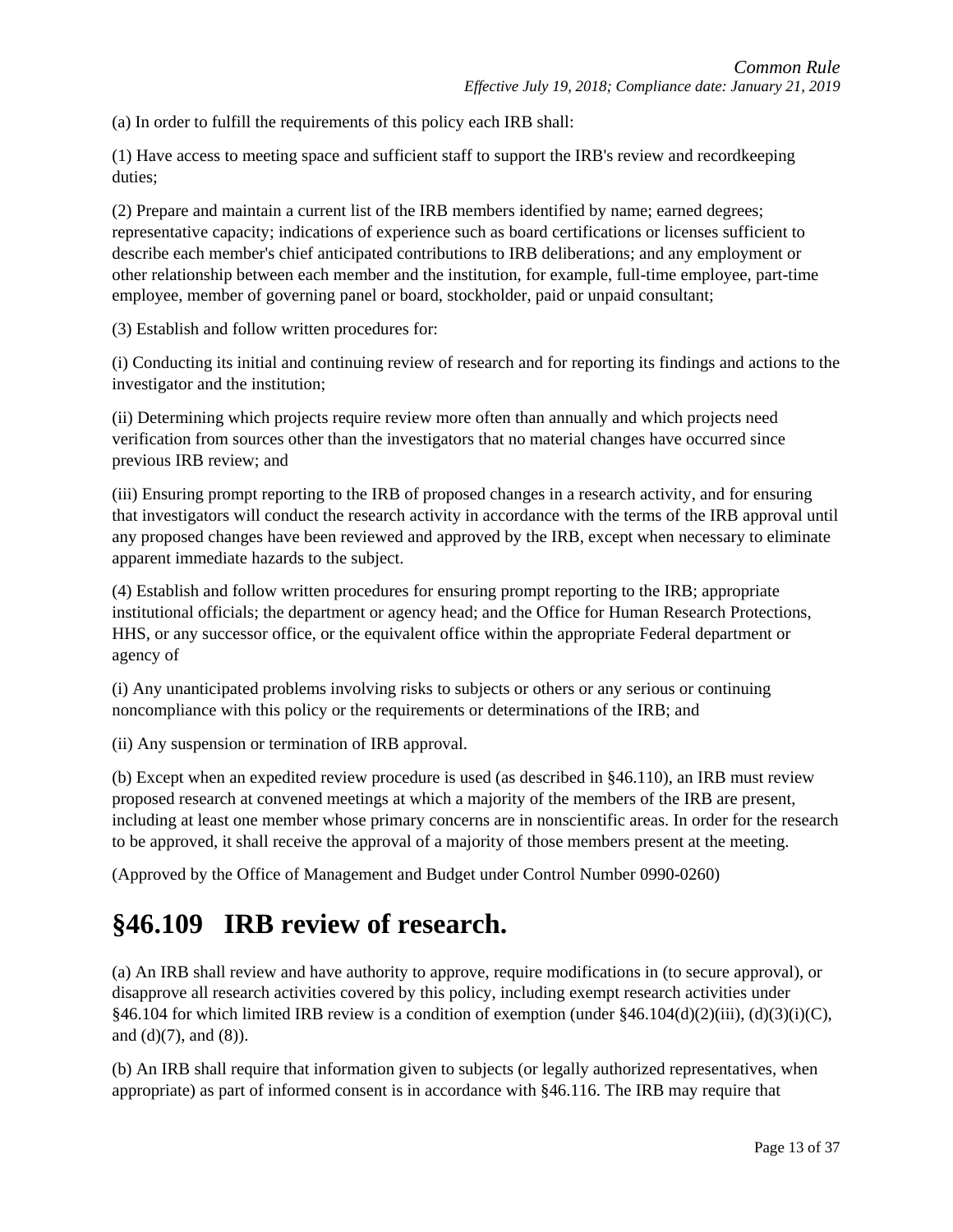information, in addition to that specifically mentioned in §46.116, be given to the subjects when in the IRB's judgment the information would meaningfully add to the protection of the rights and welfare of subjects.

(c) An IRB shall require documentation of informed consent or may waive documentation in accordance with §46.117.

(d) An IRB shall notify investigators and the institution in writing of its decision to approve or disapprove the proposed research activity, or of modifications required to secure IRB approval of the research activity. If the IRB decides to disapprove a research activity, it shall include in its written notification a statement of the reasons for its decision and give the investigator an opportunity to respond in person or in writing.

(e) An IRB shall conduct continuing review of research requiring review by the convened IRB at intervals appropriate to the degree of risk, not less than once per year, except as described in §46.109(f).

(f)(1) Unless an IRB determines otherwise, continuing review of research is not required in the following circumstances:

(i) Research eligible for expedited review in accordance with §46.110;

(ii) Research reviewed by the IRB in accordance with the limited IRB review described in  $§46.104(d)(2)(iii), (d)(3)(i)(C), or (d)(7) or (8);$ 

(iii) Research that has progressed to the point that it involves only one or both of the following, which are part of the IRB-approved study:

(A) Data analysis, including analysis of identifiable private information or identifiable biospecimens, or

(B) Accessing follow-up clinical data from procedures that subjects would undergo as part of clinical care.

(2) [Reserved]

(g) An IRB shall have authority to observe or have a third party observe the consent process and the research.

(Approved by the Office of Management and Budget under Control Number 0990-0260)

## **§46.110 Expedited review procedures for certain kinds of research involving no more than minimal risk, and for minor changes in approved research.**

(a) The Secretary of HHS has established, and published as a Notice in the FEDERAL REGISTER, a list of categories of research that may be reviewed by the IRB through an expedited review procedure. The Secretary will evaluate the list at least every 8 years and amend it, as appropriate, after consultation with other federal departments and agencies and after publication in the FEDERAL REGISTER for public comment. A copy of the list is available from the Office for Human Research Protections, HHS, or any successor office.

(b)(1) An IRB may use the expedited review procedure to review the following: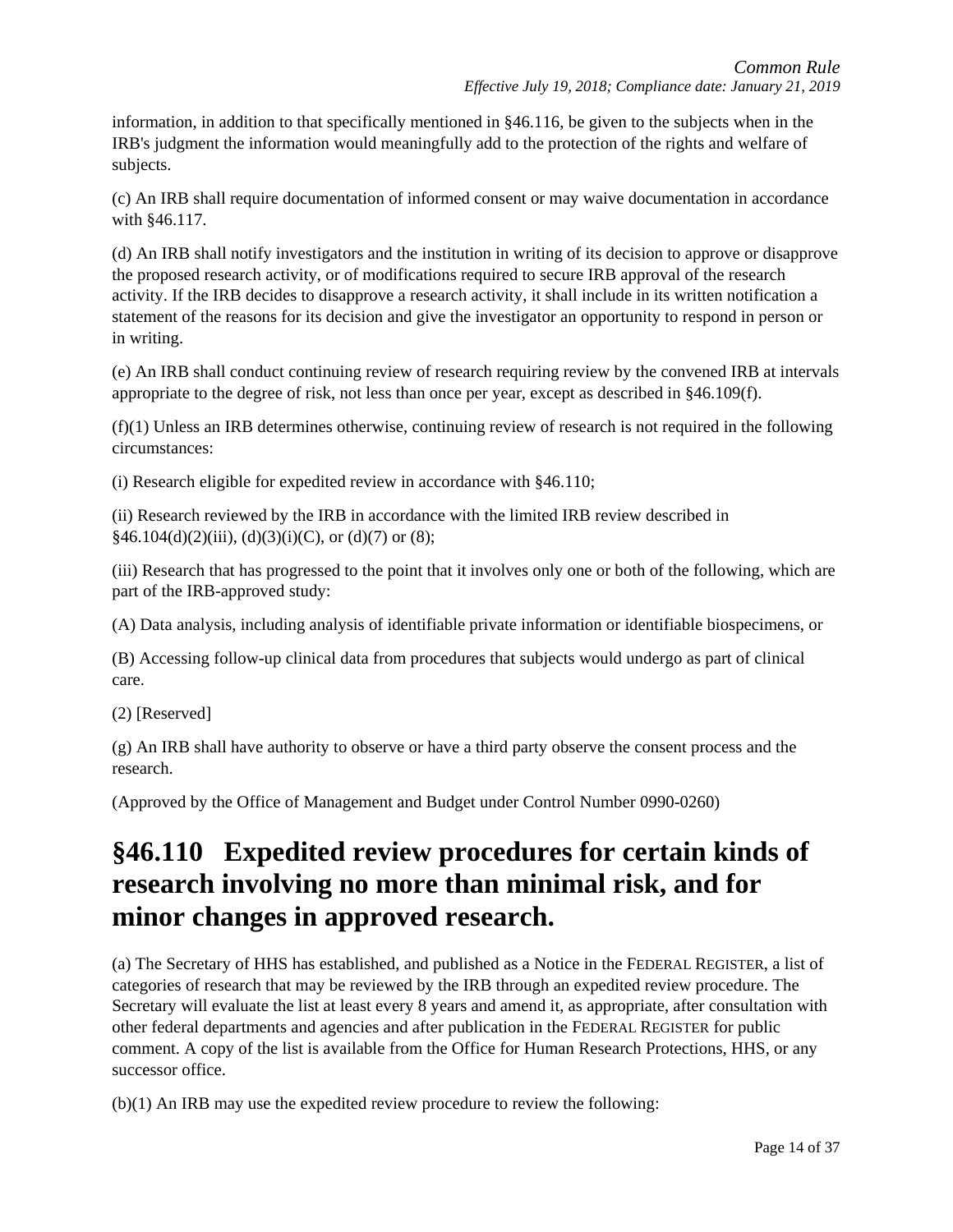(i) Some or all of the research appearing on the list described in paragraph (a) of this section, unless the reviewer determines that the study involves more than minimal risk;

(ii) Minor changes in previously approved research during the period for which approval is authorized; or

(iii) Research for which limited IRB review is a condition of exemption under  $\frac{846.104(d)(2)(iii)}{40}$ ,  $(d)(3)(i)(C)$ , and  $(d)(7)$  and  $(8)$ .

(2) Under an expedited review procedure, the review may be carried out by the IRB chairperson or by one or more experienced reviewers designated by the chairperson from among members of the IRB. In reviewing the research, the reviewers may exercise all of the authorities of the IRB except that the reviewers may not disapprove the research. A research activity may be disapproved only after review in accordance with the nonexpedited procedure set forth in §46.108(b).

(c) Each IRB that uses an expedited review procedure shall adopt a method for keeping all members advised of research proposals that have been approved under the procedure.

(d) The department or agency head may restrict, suspend, terminate, or choose not to authorize an institution's or IRB's use of the expedited review procedure.

## **§46.111 Criteria for IRB approval of research.**

(a) In order to approve research covered by this policy the IRB shall determine that all of the following requirements are satisfied:

(1) Risks to subjects are minimized:

(i) By using procedures that are consistent with sound research design and that do not unnecessarily expose subjects to risk, and

(ii) Whenever appropriate, by using procedures already being performed on the subjects for diagnostic or treatment purposes.

(2) Risks to subjects are reasonable in relation to anticipated benefits, if any, to subjects, and the importance of the knowledge that may reasonably be expected to result. In evaluating risks and benefits, the IRB should consider only those risks and benefits that may result from the research (as distinguished from risks and benefits of therapies subjects would receive even if not participating in the research). The IRB should not consider possible long-range effects of applying knowledge gained in the research (*e.g.,* the possible effects of the research on public policy) as among those research risks that fall within the purview of its responsibility.

(3) Selection of subjects is equitable. In making this assessment the IRB should take into account the purposes of the research and the setting in which the research will be conducted. The IRB should be particularly cognizant of the special problems of research that involves a category of subjects who are vulnerable to coercion or undue influence, such as children, prisoners, individuals with impaired decisionmaking capacity, or economically or educationally disadvantaged persons.

(4) Informed consent will be sought from each prospective subject or the subject's legally authorized representative, in accordance with, and to the extent required by, §46.116.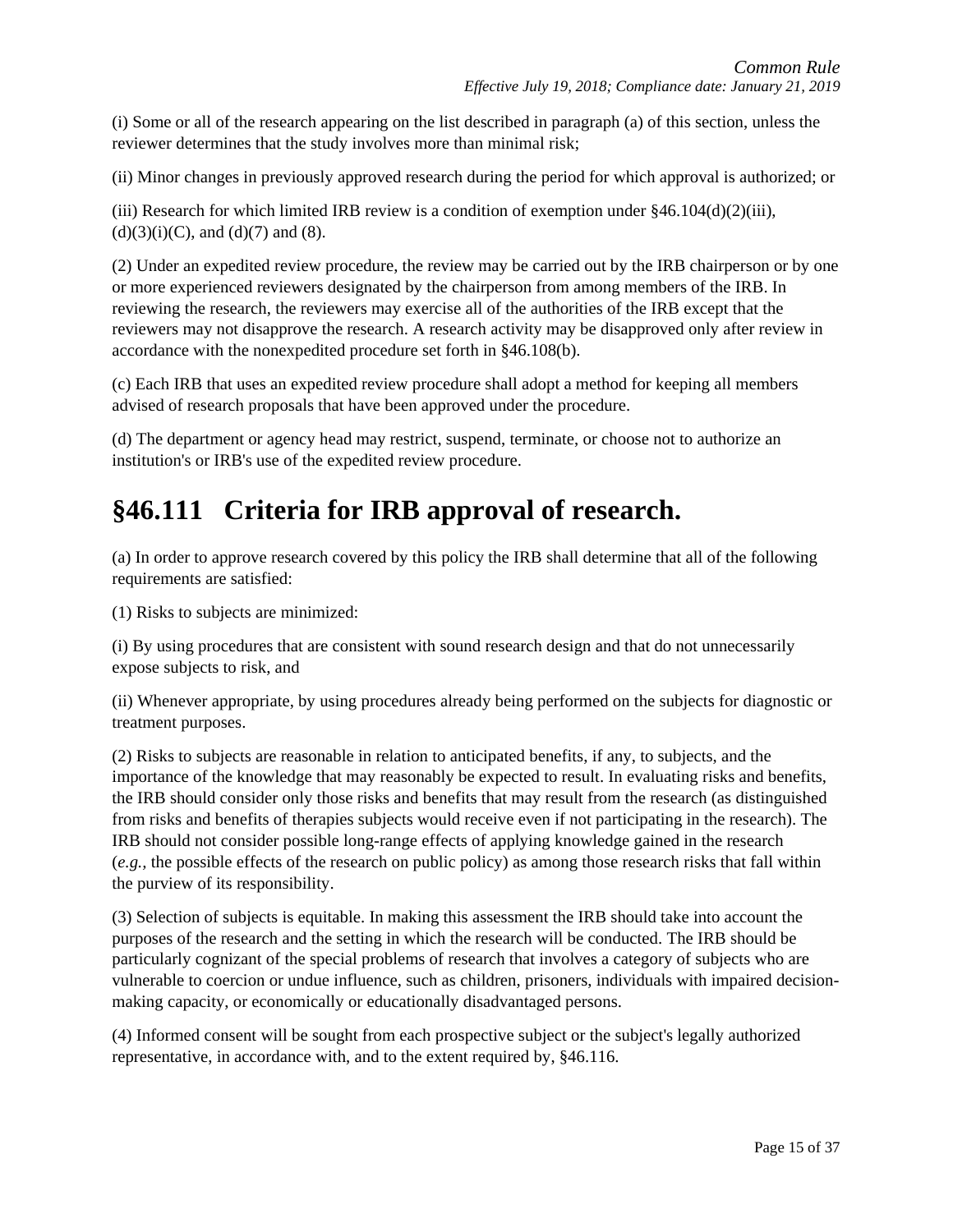(5) Informed consent will be appropriately documented or appropriately waived in accordance with §46.117.

(6) When appropriate, the research plan makes adequate provision for monitoring the data collected to ensure the safety of subjects.

(7) When appropriate, there are adequate provisions to protect the privacy of subjects and to maintain the confidentiality of data.

(i) The Secretary of HHS will, after consultation with the Office of Management and Budget's privacy office and other Federal departments and agencies that have adopted this policy, issue guidance to assist IRBs in assessing what provisions are adequate to protect the privacy of subjects and to maintain the confidentiality of data.

(ii) [Reserved]

(8) For purposes of conducting the limited IRB review required by  $§46.104(d)(7)$ ), the IRB need not make the determinations at paragraphs (a)(1) through (7) of this section, and shall make the following determinations:

(i) Broad consent for storage, maintenance, and secondary research use of identifiable private information or identifiable biospecimens is obtained in accordance with the requirements of  $§46.116(a)(1)-(4)$ , (a)(6), and  $(d)$ ;

(ii) Broad consent is appropriately documented or waiver of documentation is appropriate, in accordance with §46.117; and

(iii) If there is a change made for research purposes in the way the identifiable private information or identifiable biospecimens are stored or maintained, there are adequate provisions to protect the privacy of subjects and to maintain the confidentiality of data.

(b) When some or all of the subjects are likely to be vulnerable to coercion or undue influence, such as children, prisoners, individuals with impaired decision-making capacity, or economically or educationally disadvantaged persons, additional safeguards have been included in the study to protect the rights and welfare of these subjects.

## **§46.112 Review by institution.**

Research covered by this policy that has been approved by an IRB may be subject to further appropriate review and approval or disapproval by officials of the institution. However, those officials may not approve the research if it has not been approved by an IRB.

## **§46.113 Suspension or termination of IRB approval of research.**

An IRB shall have authority to suspend or terminate approval of research that is not being conducted in accordance with the IRB's requirements or that has been associated with unexpected serious harm to subjects. Any suspension or termination of approval shall include a statement of the reasons for the IRB's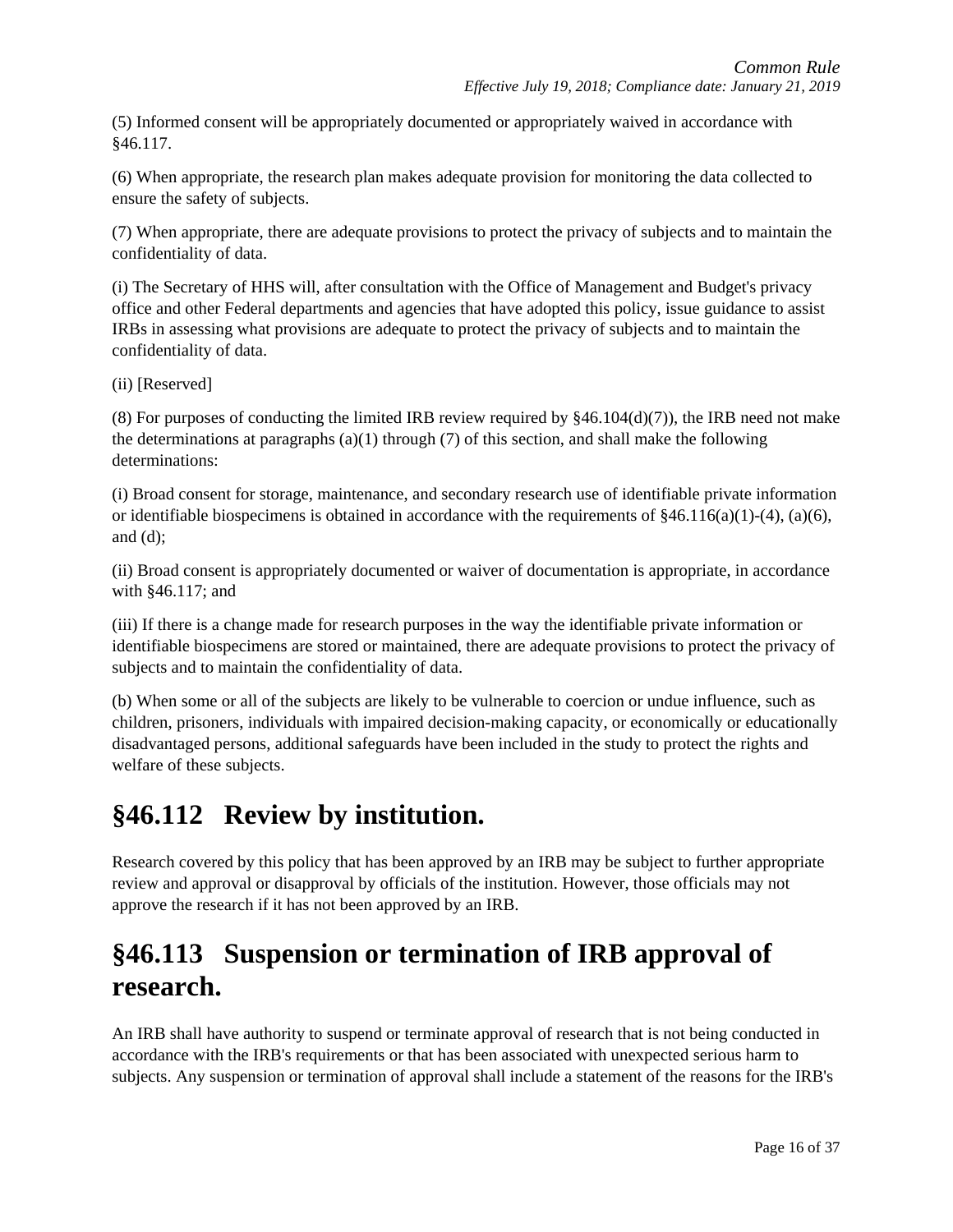action and shall be reported promptly to the investigator, appropriate institutional officials, and the department or agency head.

(Approved by the Office of Management and Budget under Control Number 0990-0260)

## **§46.114 Cooperative research.**

(a) Cooperative research projects are those projects covered by this policy that involve more than one institution. In the conduct of cooperative research projects, each institution is responsible for safeguarding the rights and welfare of human subjects and for complying with this policy.

(b)(1) Any institution located in the United States that is engaged in cooperative research must rely upon approval by a single IRB for that portion of the research that is conducted in the United States. The reviewing IRB will be identified by the Federal department or agency supporting or conducting the research or proposed by the lead institution subject to the acceptance of the Federal department or agency supporting the research.

(2) The following research is not subject to this provision:

(i) Cooperative research for which more than single IRB review is required by law (including tribal law passed by the official governing body of an American Indian or Alaska Native tribe); or

(ii) Research for which any Federal department or agency supporting or conducting the research determines and documents that the use of a single IRB is not appropriate for the particular context.

(c) For research not subject to paragraph (b) of this section, an institution participating in a cooperative project may enter into a joint review arrangement, rely on the review of another IRB, or make similar arrangements for avoiding duplication of effort.

#### **§46.115 IRB records.**

(a) An institution, or when appropriate an IRB, shall prepare and maintain adequate documentation of IRB activities, including the following:

(1) Copies of all research proposals reviewed, scientific evaluations, if any, that accompany the proposals, approved sample consent forms, progress reports submitted by investigators, and reports of injuries to subjects.

(2) Minutes of IRB meetings, which shall be in sufficient detail to show attendance at the meetings; actions taken by the IRB; the vote on these actions including the number of members voting for, against, and abstaining; the basis for requiring changes in or disapproving research; and a written summary of the discussion of controverted issues and their resolution.

(3) Records of continuing review activities, including the rationale for conducting continuing review of research that otherwise would not require continuing review as described in §46.109(f)(1).

(4) Copies of all correspondence between the IRB and the investigators.

(5) A list of IRB members in the same detail as described in §46.108(a)(2).

(6) Written procedures for the IRB in the same detail as described in  $§46.108(a)(3)$  and (4).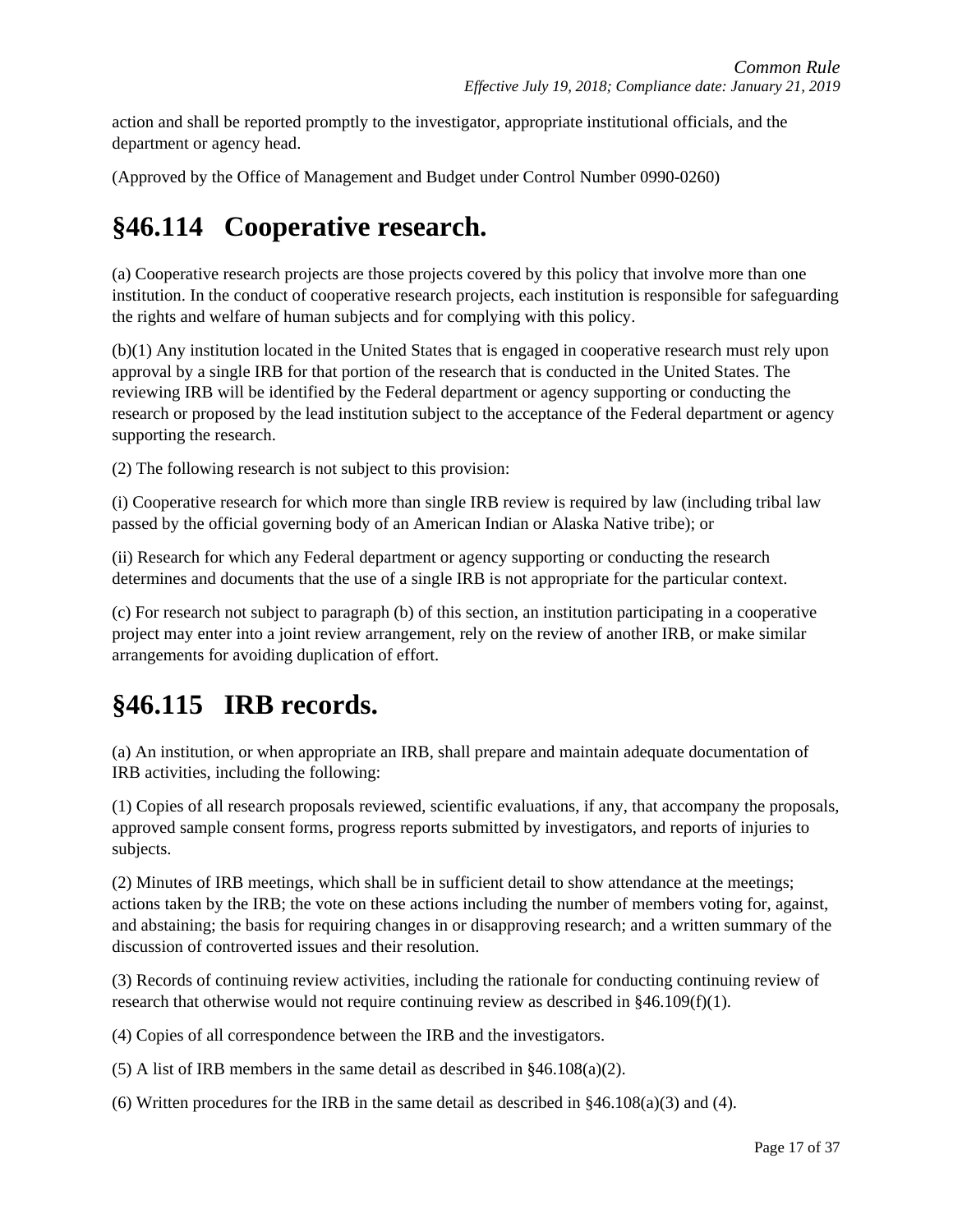(7) Statements of significant new findings provided to subjects, as required by  $§46.116(c)(5)$ .

(8) The rationale for an expedited reviewer's determination under  $§46.110(b)(1)(i)$  that research appearing on the expedited review list described in §46.110(a) is more than minimal risk.

(9) Documentation specifying the responsibilities that an institution and an organization operating an IRB each will undertake to ensure compliance with the requirements of this policy, as described in §46.103(e).

(b) The records required by this policy shall be retained for at least 3 years, and records relating to research that is conducted shall be retained for at least 3 years after completion of the research. The institution or IRB may maintain the records in printed form, or electronically. All records shall be accessible for inspection and copying by authorized representatives of the Federal department or agency at reasonable times and in a reasonable manner.

(Approved by the Office of Management and Budget under Control Number 0990-0260)

## **§46.116 General requirements for informed consent.**

(a) *General.* General requirements for informed consent, whether written or oral, are set forth in this paragraph and apply to consent obtained in accordance with the requirements set forth in paragraphs (b) through (d) of this section. Broad consent may be obtained in lieu of informed consent obtained in accordance with paragraphs (b) and (c) of this section only with respect to the storage, maintenance, and secondary research uses of identifiable private information and identifiable biospecimens. Waiver or alteration of consent in research involving public benefit and service programs conducted by or subject to the approval of state or local officials is described in paragraph (e) of this section. General waiver or alteration of informed consent is described in paragraph (f) of this section. Except as provided elsewhere in this policy:

(1) Before involving a human subject in research covered by this policy, an investigator shall obtain the legally effective informed consent of the subject or the subject's legally authorized representative.

(2) An investigator shall seek informed consent only under circumstances that provide the prospective subject or the legally authorized representative sufficient opportunity to discuss and consider whether or not to participate and that minimize the possibility of coercion or undue influence.

(3) The information that is given to the subject or the legally authorized representative shall be in language understandable to the subject or the legally authorized representative.

(4) The prospective subject or the legally authorized representative must be provided with the information that a reasonable person would want to have in order to make an informed decision about whether to participate, and an opportunity to discuss that information.

(5) Except for broad consent obtained in accordance with paragraph (d) of this section:

(i) Informed consent must begin with a concise and focused presentation of the key information that is most likely to assist a prospective subject or legally authorized representative in understanding the reasons why one might or might not want to participate in the research. This part of the informed consent must be organized and presented in a way that facilitates comprehension.

(ii) Informed consent as a whole must present information in sufficient detail relating to the research, and must be organized and presented in a way that does not merely provide lists of isolated facts, but rather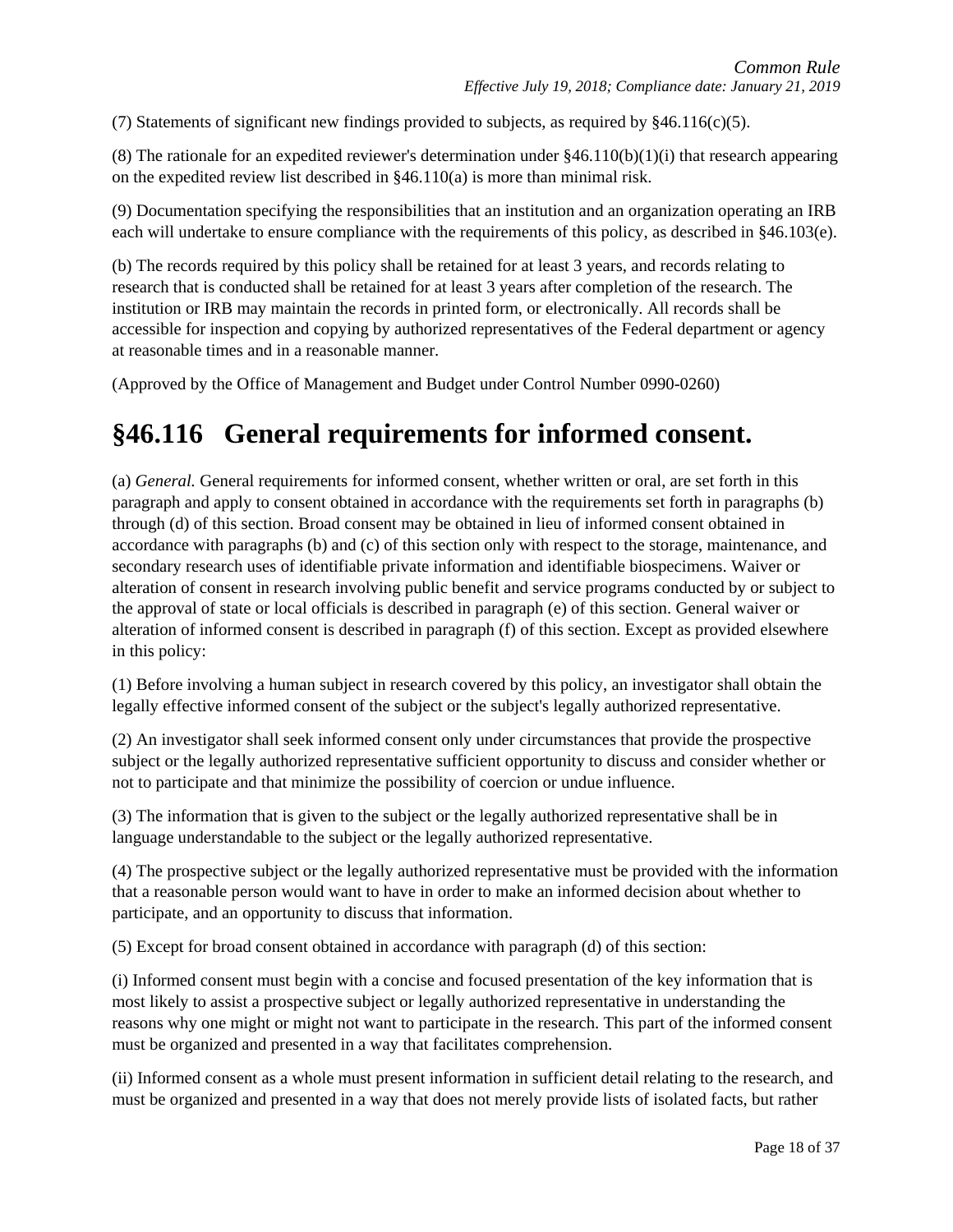facilitates the prospective subject's or legally authorized representative's understanding of the reasons why one might or might not want to participate.

(6) No informed consent may include any exculpatory language through which the subject or the legally authorized representative is made to waive or appear to waive any of the subject's legal rights, or releases or appears to release the investigator, the sponsor, the institution, or its agents from liability for negligence.

(b) *Basic elements of informed consent.* Except as provided in paragraph (d), (e), or (f) of this section, in seeking informed consent the following information shall be provided to each subject or the legally authorized representative:

(1) A statement that the study involves research, an explanation of the purposes of the research and the expected duration of the subject's participation, a description of the procedures to be followed, and identification of any procedures that are experimental;

(2) A description of any reasonably foreseeable risks or discomforts to the subject;

(3) A description of any benefits to the subject or to others that may reasonably be expected from the research;

(4) A disclosure of appropriate alternative procedures or courses of treatment, if any, that might be advantageous to the subject;

(5) A statement describing the extent, if any, to which confidentiality of records identifying the subject will be maintained;

(6) For research involving more than minimal risk, an explanation as to whether any compensation and an explanation as to whether any medical treatments are available if injury occurs and, if so, what they consist of, or where further information may be obtained;

(7) An explanation of whom to contact for answers to pertinent questions about the research and research subjects' rights, and whom to contact in the event of a research-related injury to the subject;

(8) A statement that participation is voluntary, refusal to participate will involve no penalty or loss of benefits to which the subject is otherwise entitled, and the subject may discontinue participation at any time without penalty or loss of benefits to which the subject is otherwise entitled; and

(9) One of the following statements about any research that involves the collection of identifiable private information or identifiable biospecimens:

(i) A statement that identifiers might be removed from the identifiable private information or identifiable biospecimens and that, after such removal, the information or biospecimens could be used for future research studies or distributed to another investigator for future research studies without additional informed consent from the subject or the legally authorized representative, if this might be a possibility; or

(ii) A statement that the subject's information or biospecimens collected as part of the research, even if identifiers are removed, will not be used or distributed for future research studies.

(c) *Additional elements of informed consent.* Except as provided in paragraph (d), (e), or (f) of this section, one or more of the following elements of information, when appropriate, shall also be provided to each subject or the legally authorized representative: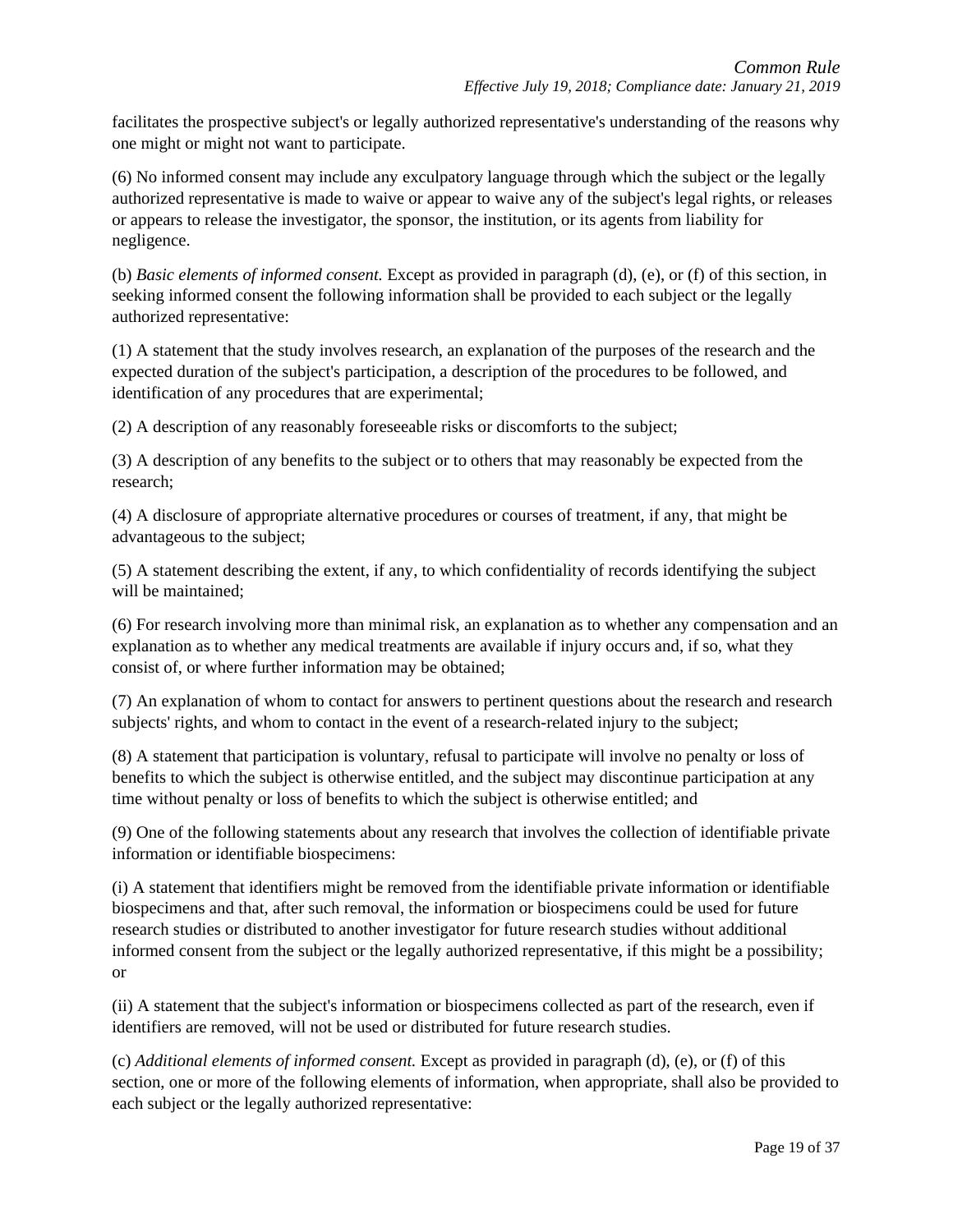(1) A statement that the particular treatment or procedure may involve risks to the subject (or to the embryo or fetus, if the subject is or may become pregnant) that are currently unforeseeable;

(2) Anticipated circumstances under which the subject's participation may be terminated by the investigator without regard to the subject's or the legally authorized representative's consent;

(3) Any additional costs to the subject that may result from participation in the research;

(4) The consequences of a subject's decision to withdraw from the research and procedures for orderly termination of participation by the subject;

(5) A statement that significant new findings developed during the course of the research that may relate to the subject's willingness to continue participation will be provided to the subject;

(6) The approximate number of subjects involved in the study;

(7) A statement that the subject's biospecimens (even if identifiers are removed) may be used for commercial profit and whether the subject will or will not share in this commercial profit;

(8) A statement regarding whether clinically relevant research results, including individual research results, will be disclosed to subjects, and if so, under what conditions; and

(9) For research involving biospecimens, whether the research will (if known) or might include whole genome sequencing (*i.e.,* sequencing of a human germline or somatic specimen with the intent to generate the genome or exome sequence of that specimen).

(d) *Elements of broad consent for the storage, maintenance, and secondary research use of identifiable private information or identifiable biospecimens.* Broad consent for the storage, maintenance, and secondary research use of identifiable private information or identifiable biospecimens (collected for either research studies other than the proposed research or nonresearch purposes) is permitted as an alternative to the informed consent requirements in paragraphs (b) and (c) of this section. If the subject or the legally authorized representative is asked to provide broad consent, the following shall be provided to each subject or the subject's legally authorized representative:

(1) The information required in paragraphs  $(b)(2)$ ,  $(b)(3)$ ,  $(b)(5)$ , and  $(b)(8)$  and, when appropriate,  $(c)(7)$ and (9) of this section;

(2) A general description of the types of research that may be conducted with the identifiable private information or identifiable biospecimens. This description must include sufficient information such that a reasonable person would expect that the broad consent would permit the types of research conducted;

(3) A description of the identifiable private information or identifiable biospecimens that might be used in research, whether sharing of identifiable private information or identifiable biospecimens might occur, and the types of institutions or researchers that might conduct research with the identifiable private information or identifiable biospecimens;

(4) A description of the period of time that the identifiable private information or identifiable biospecimens may be stored and maintained (which period of time could be indefinite), and a description of the period of time that the identifiable private information or identifiable biospecimens may be used for research purposes (which period of time could be indefinite);

(5) Unless the subject or legally authorized representative will be provided details about specific research studies, a statement that they will not be informed of the details of any specific research studies that might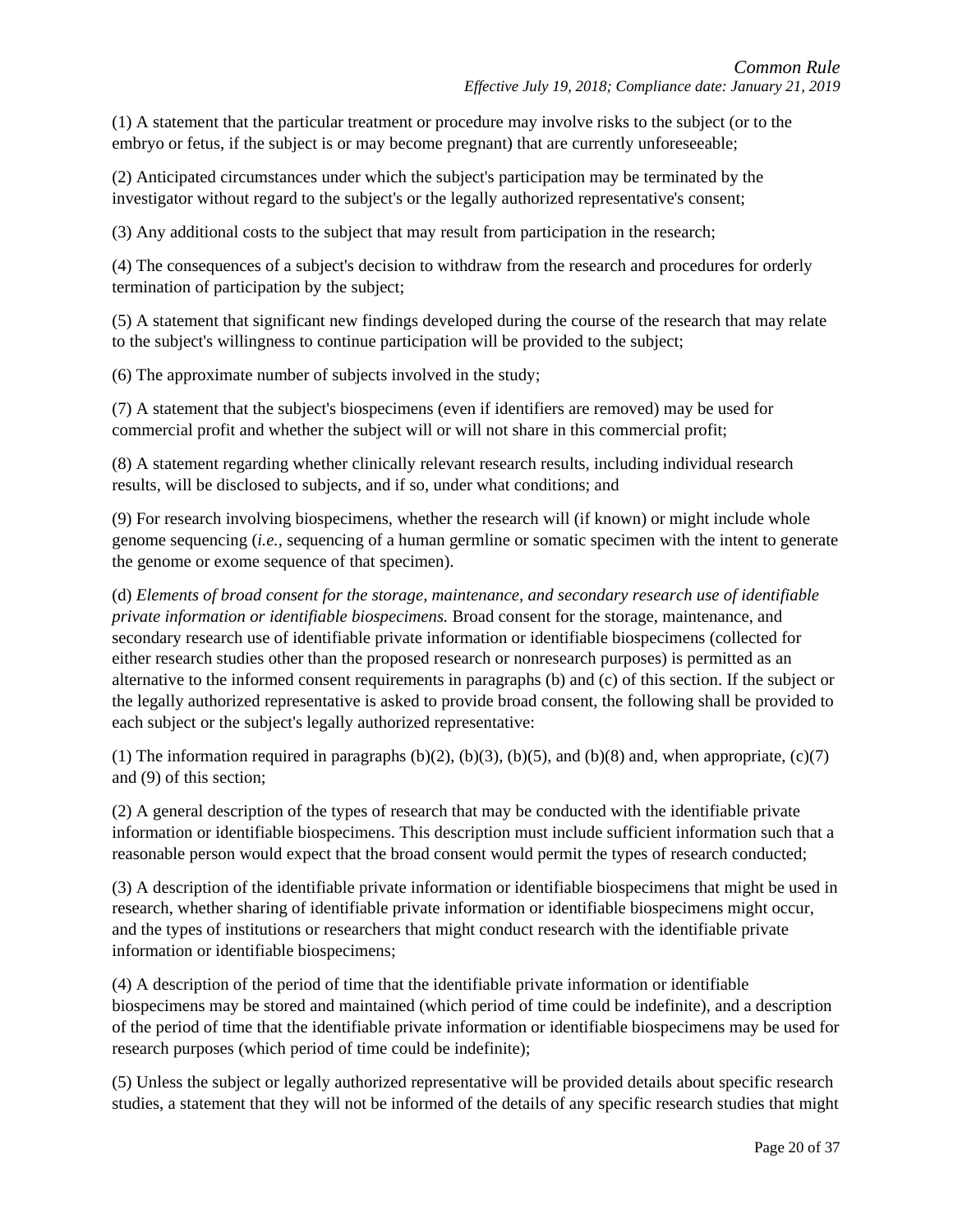be conducted using the subject's identifiable private information or identifiable biospecimens, including the purposes of the research, and that they might have chosen not to consent to some of those specific research studies;

(6) Unless it is known that clinically relevant research results, including individual research results, will be disclosed to the subject in all circumstances, a statement that such results may not be disclosed to the subject; and

(7) An explanation of whom to contact for answers to questions about the subject's rights and about storage and use of the subject's identifiable private information or identifiable biospecimens, and whom to contact in the event of a research-related harm.

(e) *Waiver or alteration of consent in research involving public benefit and service programs conducted by or subject to the approval of state or local officials*—(1) *Waiver.* An IRB may waive the requirement to obtain informed consent for research under paragraphs (a) through (c) of this section, provided the IRB satisfies the requirements of paragraph (e)(3) of this section. If an individual was asked to provide broad consent for the storage, maintenance, and secondary research use of identifiable private information or identifiable biospecimens in accordance with the requirements at paragraph (d) of this section, and refused to consent, an IRB cannot waive consent for the storage, maintenance, or secondary research use of the identifiable private information or identifiable biospecimens.

(2) *Alteration.* An IRB may approve a consent procedure that omits some, or alters some or all, of the elements of informed consent set forth in paragraphs (b) and (c) of this section provided the IRB satisfies the requirements of paragraph (e)(3) of this section. An IRB may not omit or alter any of the requirements described in paragraph (a) of this section. If a broad consent procedure is used, an IRB may not omit or alter any of the elements required under paragraph (d) of this section.

(3) *Requirements for waiver and alteration.* In order for an IRB to waive or alter consent as described in this subsection, the IRB must find and document that:

(i) The research or demonstration project is to be conducted by or subject to the approval of state or local government officials and is designed to study, evaluate, or otherwise examine:

(A) Public benefit or service programs;

(B) Procedures for obtaining benefits or services under those programs;

(C) Possible changes in or alternatives to those programs or procedures; or

(D) Possible changes in methods or levels of payment for benefits or services under those programs; and

(ii) The research could not practicably be carried out without the waiver or alteration.

(f) *General waiver or alteration of consent*—(1) *Waiver.* An IRB may waive the requirement to obtain informed consent for research under paragraphs (a) through (c) of this section, provided the IRB satisfies the requirements of paragraph  $(f)(3)$  of this section. If an individual was asked to provide broad consent for the storage, maintenance, and secondary research use of identifiable private information or identifiable biospecimens in accordance with the requirements at paragraph (d) of this section, and refused to consent, an IRB cannot waive consent for the storage, maintenance, or secondary research use of the identifiable private information or identifiable biospecimens.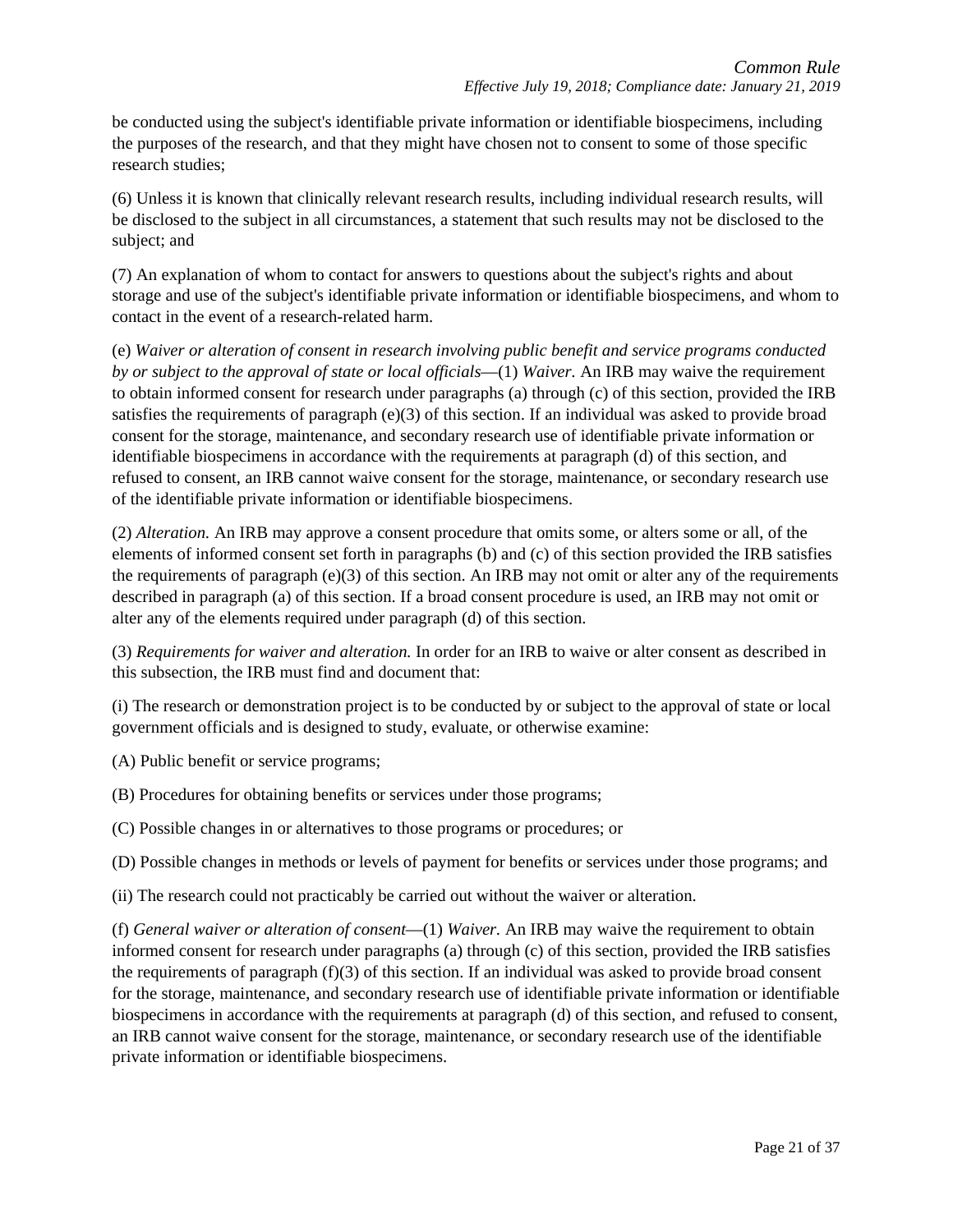(2) *Alteration.* An IRB may approve a consent procedure that omits some, or alters some or all, of the elements of informed consent set forth in paragraphs (b) and (c) of this section provided the IRB satisfies the requirements of paragraph  $(f)(3)$  of this section. An IRB may not omit or alter any of the requirements described in paragraph (a) of this section. If a broad consent procedure is used, an IRB may not omit or alter any of the elements required under paragraph (d) of this section.

(3) *Requirements for waiver and alteration.* In order for an IRB to waive or alter consent as described in this subsection, the IRB must find and document that:

(i) The research involves no more than minimal risk to the subjects;

(ii) The research could not practicably be carried out without the requested waiver or alteration;

(iii) If the research involves using identifiable private information or identifiable biospecimens, the research could not practicably be carried out without using such information or biospecimens in an identifiable format;

(iv) The waiver or alteration will not adversely affect the rights and welfare of the subjects; and

(v) Whenever appropriate, the subjects or legally authorized representatives will be provided with additional pertinent information after participation.

(g) *Screening, recruiting, or determining eligibility.* An IRB may approve a research proposal in which an investigator will obtain information or biospecimens for the purpose of screening, recruiting, or determining the eligibility of prospective subjects without the informed consent of the prospective subject or the subject's legally authorized representative, if either of the following conditions are met:

(1) The investigator will obtain information through oral or written communication with the prospective subject or legally authorized representative, or

(2) The investigator will obtain identifiable private information or identifiable biospecimens by accessing records or stored identifiable biospecimens.

(h) *Posting of clinical trial consent form.* (1) For each clinical trial conducted or supported by a Federal department or agency, one IRB-approved informed consent form used to enroll subjects must be posted by the awardee or the Federal department or agency component conducting the trial on a publicly available Federal Web site that will be established as a repository for such informed consent forms.

(2) If the Federal department or agency supporting or conducting the clinical trial determines that certain information should not be made publicly available on a Federal Web site (*e.g.* confidential commercial information), such Federal department or agency may permit or require redactions to the information posted.

(3) The informed consent form must be posted on the Federal Web site after the clinical trial is closed to recruitment, and no later than 60 days after the last study visit by any subject, as required by the protocol.

(i) *Preemption.* The informed consent requirements in this policy are not intended to preempt any applicable Federal, state, or local laws (including tribal laws passed by the official governing body of an American Indian or Alaska Native tribe) that require additional information to be disclosed in order for informed consent to be legally effective.

(j) *Emergency medical care.* Nothing in this policy is intended to limit the authority of a physician to provide emergency medical care, to the extent the physician is permitted to do so under applicable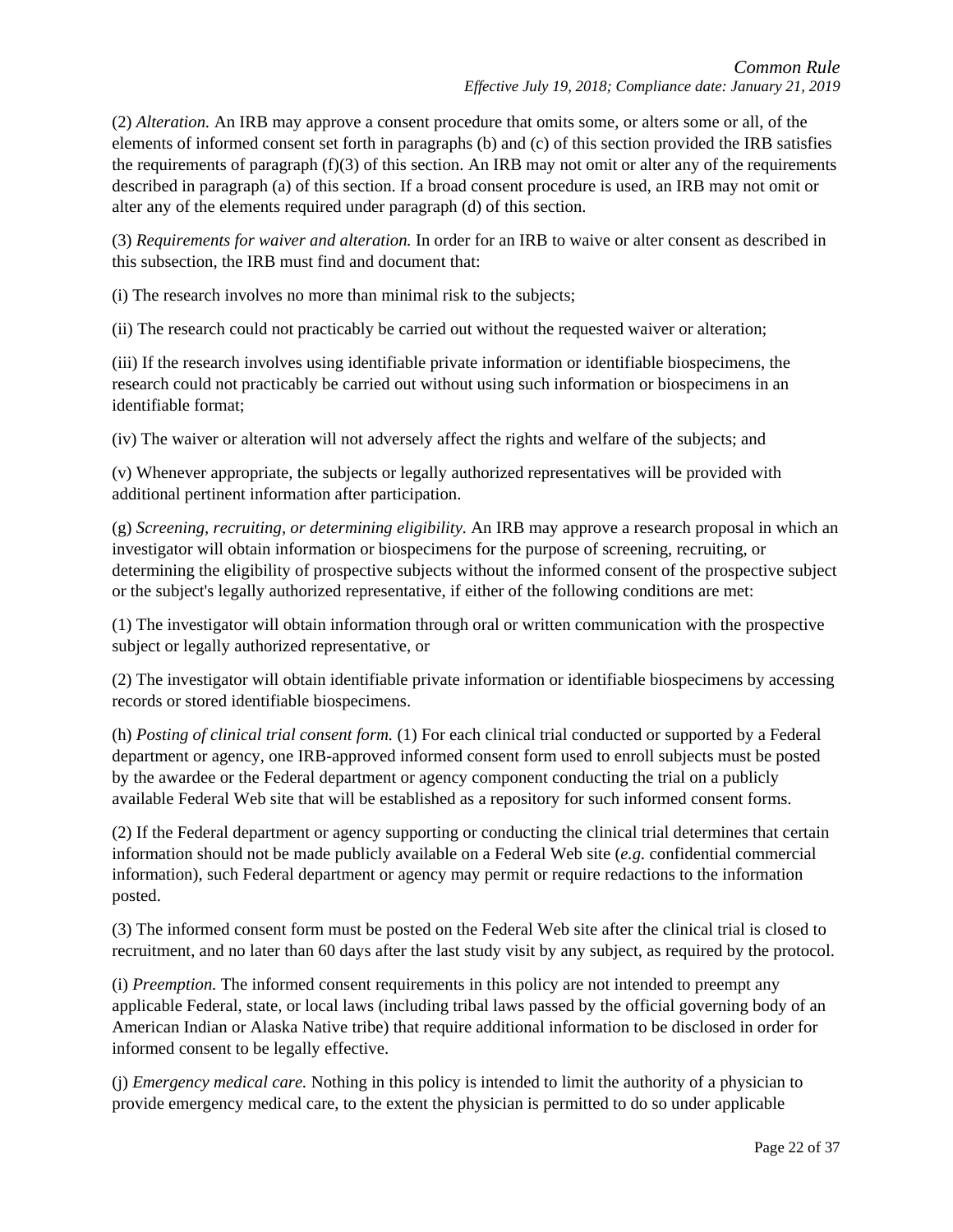Federal, state, or local law (including tribal law passed by the official governing body of an American Indian or Alaska Native tribe).

(Approved by the Office of Management and Budget under Control Number 0990-0260)

#### **§46.117 Documentation of informed consent.**

(a) Except as provided in paragraph (c) of this section, informed consent shall be documented by the use of a written informed consent form approved by the IRB and signed (including in an electronic format) by the subject or the subject's legally authorized representative. A written copy shall be given to the person signing the informed consent form.

(b) Except as provided in paragraph (c) of this section, the informed consent form may be either of the following:

(1) A written informed consent form that meets the requirements of §46.116. The investigator shall give either the subject or the subject's legally authorized representative adequate opportunity to read the informed consent form before it is signed; alternatively, this form may be read to the subject or the subject's legally authorized representative.

(2) A short form written informed consent form stating that the elements of informed consent required by §46.116 have been presented orally to the subject or the subject's legally authorized representative, and that the key information required by  $§46.116(a)(5)(i)$  was presented first to the subject, before other information, if any, was provided. The IRB shall approve a written summary of what is to be said to the subject or the legally authorized representative. When this method is used, there shall be a witness to the oral presentation. Only the short form itself is to be signed by the subject or the subject's legally authorized representative. However, the witness shall sign both the short form and a copy of the summary, and the person actually obtaining consent shall sign a copy of the summary. A copy of the summary shall be given to the subject or the subject's legally authorized representative, in addition to a copy of the short form.

(c)(1) An IRB may waive the requirement for the investigator to obtain a signed informed consent form for some or all subjects if it finds any of the following:

(i) That the only record linking the subject and the research would be the informed consent form and the principal risk would be potential harm resulting from a breach of confidentiality. Each subject (or legally authorized representative) will be asked whether the subject wants documentation linking the subject with the research, and the subject's wishes will govern;

(ii) That the research presents no more than minimal risk of harm to subjects and involves no procedures for which written consent is normally required outside of the research context; or

(iii) If the subjects or legally authorized representatives are members of a distinct cultural group or community in which signing forms is not the norm, that the research presents no more than minimal risk of harm to subjects and provided there is an appropriate alternative mechanism for documenting that informed consent was obtained.

(2) In cases in which the documentation requirement is waived, the IRB may require the investigator to provide subjects or legally authorized representatives with a written statement regarding the research.

(Approved by the Office of Management and Budget under Control Number 0990-0260)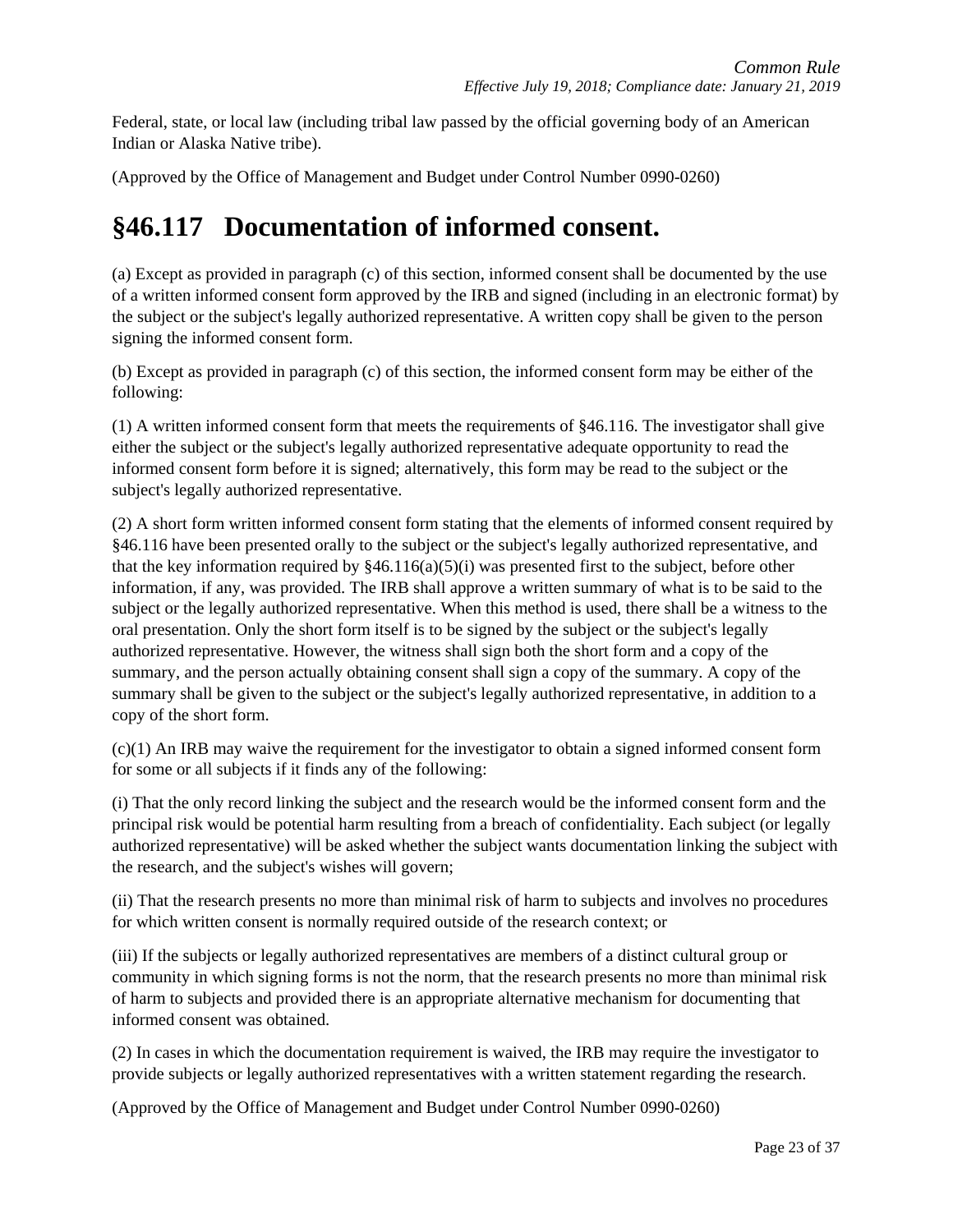## **§46.118 Applications and proposals lacking definite plans for involvement of human subjects.**

Certain types of applications for grants, cooperative agreements, or contracts are submitted to Federal departments or agencies with the knowledge that subjects may be involved within the period of support, but definite plans would not normally be set forth in the application or proposal. These include activities such as institutional type grants when selection of specific projects is the institution's responsibility; research training grants in which the activities involving subjects remain to be selected; and projects in which human subjects' involvement will depend upon completion of instruments, prior animal studies, or purification of compounds. Except for research waived under §46.101(i) or exempted under §46.104, no human subjects may be involved in any project supported by these awards until the project has been reviewed and approved by the IRB, as provided in this policy, and certification submitted, by the institution, to the Federal department or agency component supporting the research.

## **§46.119 Research undertaken without the intention of involving human subjects.**

Except for research waived under §46.101(i) or exempted under §46.104, in the event research is undertaken without the intention of involving human subjects, but it is later proposed to involve human subjects in the research, the research shall first be reviewed and approved by an IRB, as provided in this policy, a certification submitted by the institution to the Federal department or agency component supporting the research, and final approval given to the proposed change by the Federal department or agency component.

## **§46.120 Evaluation and disposition of applications and proposals for research to be conducted or supported by a Federal department or agency.**

(a) The department or agency head will evaluate all applications and proposals involving human subjects submitted to the Federal department or agency through such officers and employees of the Federal department or agency and such experts and consultants as the department or agency head determines to be appropriate. This evaluation will take into consideration the risks to the subjects, the adequacy of protection against these risks, the potential benefits of the research to the subjects and others, and the importance of the knowledge gained or to be gained.

(b) On the basis of this evaluation, the department or agency head may approve or disapprove the application or proposal, or enter into negotiations to develop an approvable one.

# **§46.121 [Reserved]**

## **§46.122 Use of Federal funds.**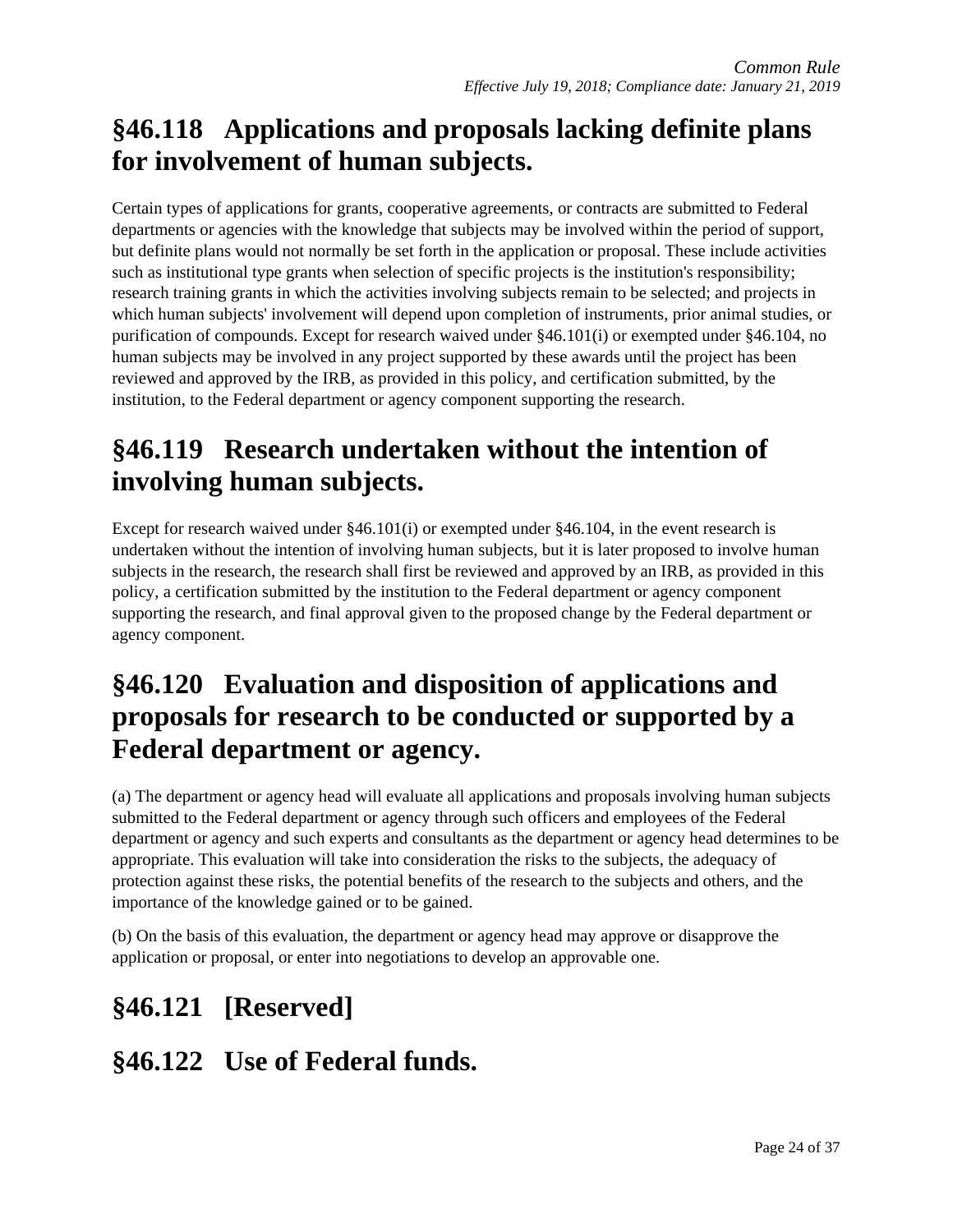Federal funds administered by a Federal department or agency may not be expended for research involving human subjects unless the requirements of this policy have been satisfied.

## **§46.123 Early termination of research support: Evaluation of applications and proposals.**

(a) The department or agency head may require that Federal department or agency support for any project be terminated or suspended in the manner prescribed in applicable program requirements, when the department or agency head finds an institution has materially failed to comply with the terms of this policy.

(b) In making decisions about supporting or approving applications or proposals covered by this policy the department or agency head may take into account, in addition to all other eligibility requirements and program criteria, factors such as whether the applicant has been subject to a termination or suspension under paragraph (a) of this section and whether the applicant or the person or persons who would direct or has/have directed the scientific and technical aspects of an activity has/have, in the judgment of the department or agency head, materially failed to discharge responsibility for the protection of the rights and welfare of human subjects (whether or not the research was subject to federal regulation).

## **§46.124 Conditions.**

With respect to any research project or any class of research projects the department or agency head of either the conducting or the supporting Federal department or agency may impose additional conditions prior to or at the time of approval when in the judgment of the department or agency head additional conditions are necessary for the protection of human subjects.

## **Subpart B—Additional Protections for Pregnant Women, Human Fetuses and Neonates Involved in Research**

Source: 66 FR 56778, Nov. 13, 2001, unless otherwise noted.

## **§46.201 To what do these regulations apply?**

(a) Except as provided in paragraph (b) of this section, this subpart applies to all research involving pregnant women, human fetuses, neonates of uncertain viability, or nonviable neonates conducted or supported by the Department of Health and Human Services (DHHS). This includes all research conducted in DHHS facilities by any person and all research conducted in any facility by DHHS employees.

(b) The exemptions at §46.101(b)(1) through (6) are applicable to this subpart.

(c) The provisions of §46.101(c) through (i) are applicable to this subpart. Reference to State or local laws in this subpart and in §46.101(f) is intended to include the laws of federally recognized American Indian and Alaska Native Tribal Governments.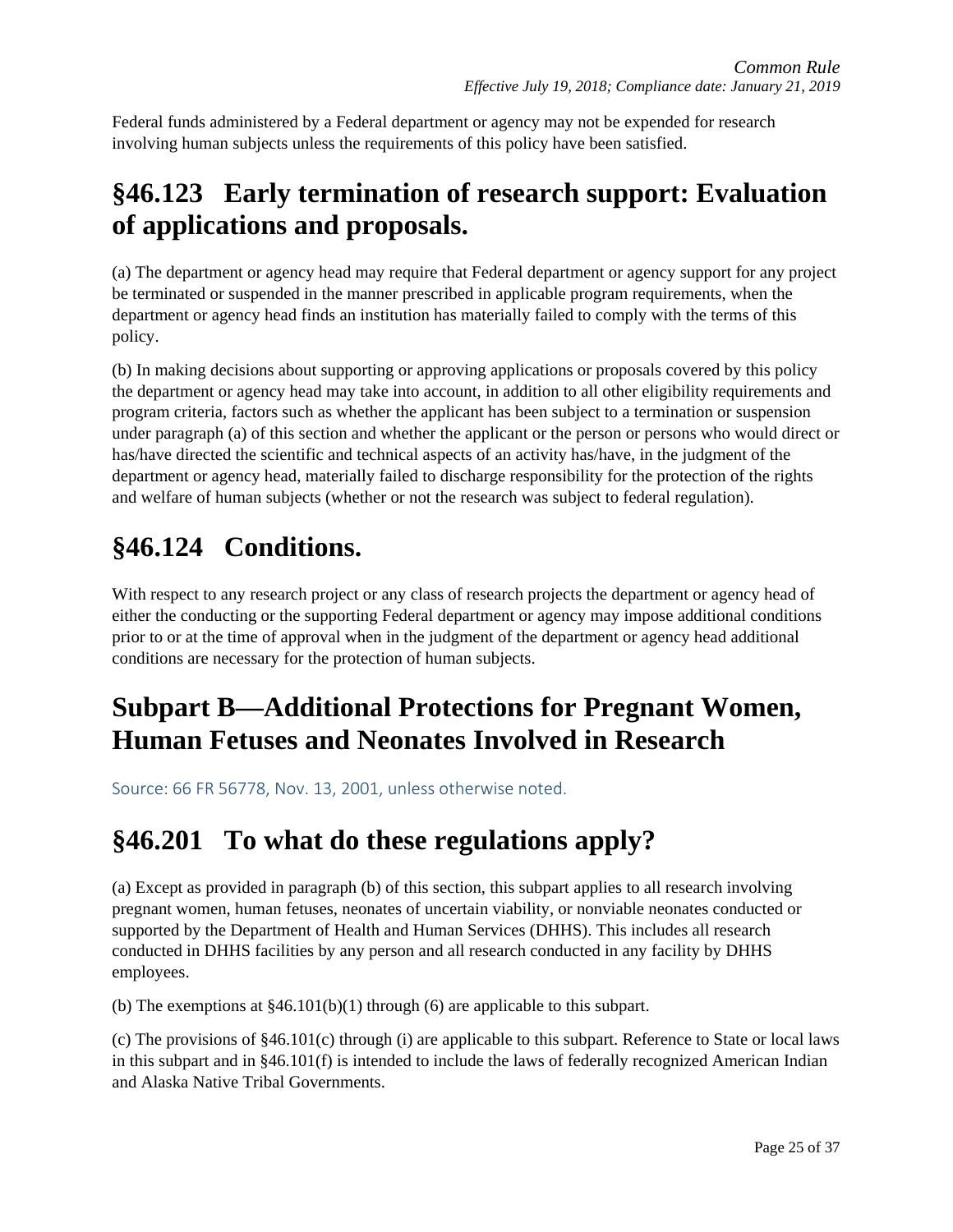(d) The requirements of this subpart are in addition to those imposed under the other subparts of this part.

## **§46.202 Definitions.**

The definitions in §46.102 shall be applicable to this subpart as well. In addition, as used in this subpart:

(a) Dead fetus means a fetus that exhibits neither heartbeat, spontaneous respiratory activity, spontaneous movement of voluntary muscles, nor pulsation of the umbilical cord.

(b) Delivery means complete separation of the fetus from the woman by expulsion or extraction or any other means.

(c) Fetus means the product of conception from implantation until delivery.

(d) Neonate means a newborn.

(e) Nonviable neonate means a neonate after delivery that, although living, is not viable.

(f) Pregnancy encompasses the period of time from implantation until delivery. A woman shall be assumed to be pregnant if she exhibits any of the pertinent presumptive signs of pregnancy, such as missed menses, until the results of a pregnancy test are negative or until delivery.

(g) Secretary means the Secretary of Health and Human Services and any other officer or employee of the Department of Health and Human Services to whom authority has been delegated.

(h) Viable, as it pertains to the neonate, means being able, after delivery, to survive (given the benefit of available medical therapy) to the point of independently maintaining heartbeat and respiration. The Secretary may from time to time, taking into account medical advances, publish in the FEDERAL REGISTER guidelines to assist in determining whether a neonate is viable for purposes of this subpart. If a neonate is viable then it may be included in research only to the extent permitted and in accordance with the requirements of subparts A and D of this part.

## **§46.203 Duties of IRBs in connection with research involving pregnant women, fetuses, and neonates.**

In addition to other responsibilities assigned to IRBs under this part, each IRB shall review research covered by this subpart and approve only research which satisfies the conditions of all applicable sections of this subpart and the other subparts of this part.

#### **§46.204 Research involving pregnant women or fetuses.**

Pregnant women or fetuses may be involved in research if all of the following conditions are met:

(a) Where scientifically appropriate, preclinical studies, including studies on pregnant animals, and clinical studies, including studies on nonpregnant women, have been conducted and provide data for assessing potential risks to pregnant women and fetuses;

(b) The risk to the fetus is caused solely by interventions or procedures that hold out the prospect of direct benefit for the woman or the fetus; or, if there is no such prospect of benefit, the risk to the fetus is not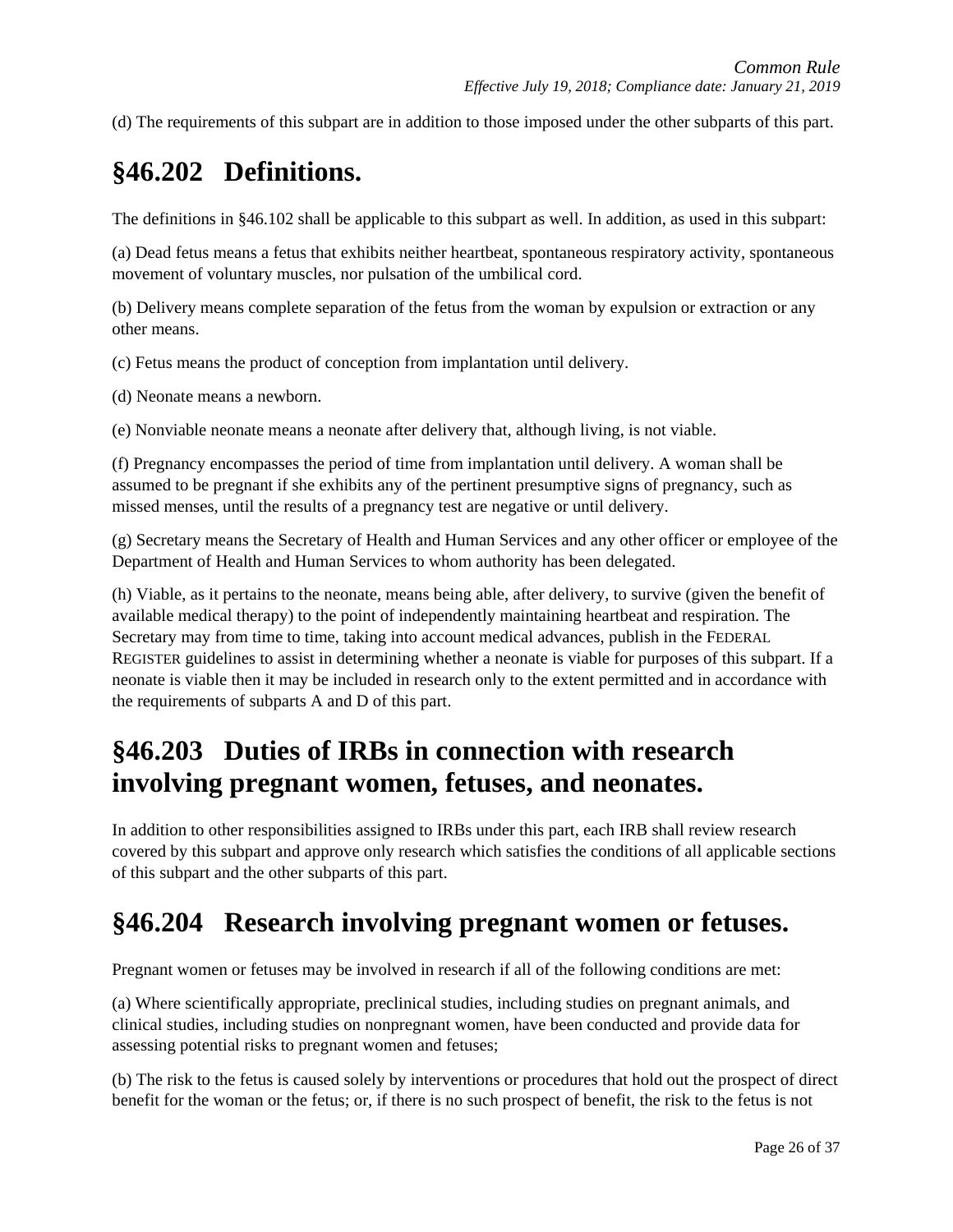greater than minimal and the purpose of the research is the development of important biomedical knowledge which cannot be obtained by any other means;

(c) Any risk is the least possible for achieving the objectives of the research;

(d) If the research holds out the prospect of direct benefit to the pregnant woman, the prospect of a direct benefit both to the pregnant woman and the fetus, or no prospect of benefit for the woman nor the fetus when risk to the fetus is not greater than minimal and the purpose of the research is the development of important biomedical knowledge that cannot be obtained by any other means, her consent is obtained in accord with the informed consent provisions of subpart A of this part;

(e) If the research holds out the prospect of direct benefit solely to the fetus then the consent of the pregnant woman and the father is obtained in accord with the informed consent provisions of subpart A of this part, except that the father's consent need not be obtained if he is unable to consent because of unavailability, incompetence, or temporary incapacity or the pregnancy resulted from rape or incest.

(f) Each individual providing consent under paragraph (d) or (e) of this section is fully informed regarding the reasonably foreseeable impact of the research on the fetus or neonate;

(g) For children as defined in §46.402(a) who are pregnant, assent and permission are obtained in accord with the provisions of subpart D of this part;

(h) No inducements, monetary or otherwise, will be offered to terminate a pregnancy;

(i) Individuals engaged in the research will have no part in any decisions as to the timing, method, or procedures used to terminate a pregnancy; and

(j) Individuals engaged in the research will have no part in determining the viability of a neonate.

#### **§46.205 Research involving neonates.**

(a) Neonates of uncertain viability and nonviable neonates may be involved in research if all of the following conditions are met:

(1) Where scientifically appropriate, preclinical and clinical studies have been conducted and provide data for assessing potential risks to neonates.

(2) Each individual providing consent under paragraph (b)(2) or (c)(5) of this section is fully informed regarding the reasonably foreseeable impact of the research on the neonate.

(3) Individuals engaged in the research will have no part in determining the viability of a neonate.

(4) The requirements of paragraph (b) or (c) of this section have been met as applicable.

(b) Neonates of uncertain viability. Until it has been ascertained whether or not a neonate is viable, a neonate may not be involved in research covered by this subpart unless the following additional conditions are met:

(1) The IRB determines that:

(i) The research holds out the prospect of enhancing the probability of survival of the neonate to the point of viability, and any risk is the least possible for achieving that objective, or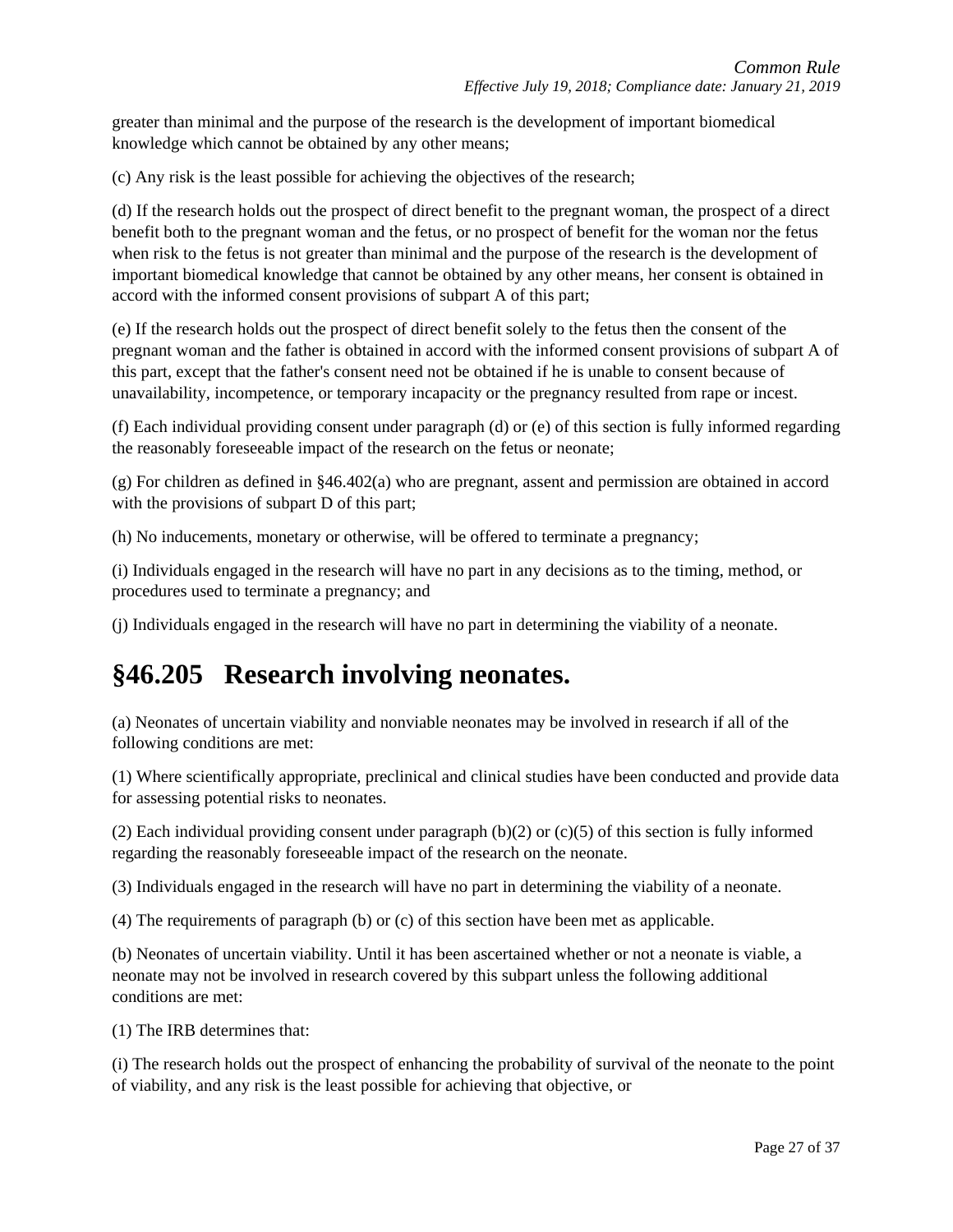(ii) The purpose of the research is the development of important biomedical knowledge which cannot be obtained by other means and there will be no added risk to the neonate resulting from the research; and

(2) The legally effective informed consent of either parent of the neonate or, if neither parent is able to consent because of unavailability, incompetence, or temporary incapacity, the legally effective informed consent of either parent's legally authorized representative is obtained in accord with subpart A of this part, except that the consent of the father or his legally authorized representative need not be obtained if the pregnancy resulted from rape or incest.

(c) Nonviable neonates. After delivery nonviable neonate may not be involved in research covered by this subpart unless all of the following additional conditions are met:

(1) Vital functions of the neonate will not be artificially maintained;

(2) The research will not terminate the heartbeat or respiration of the neonate;

(3) There will be no added risk to the neonate resulting from the research;

(4) The purpose of the research is the development of important biomedical knowledge that cannot be obtained by other means; and

(5) The legally effective informed consent of both parents of the neonate is obtained in accord with subpart A of this part, except that the waiver and alteration provisions of §46.116(c) and (d) do not apply. However, if either parent is unable to consent because of unavailability, incompetence, or temporary incapacity, the informed consent of one parent of a nonviable neonate will suffice to meet the requirements of this paragraph  $(c)(5)$ , except that the consent of the father need not be obtained if the pregnancy resulted from rape or incest. The consent of a legally authorized representative of either or both of the parents of a nonviable neonate will not suffice to meet the requirements of this paragraph  $(c)(5)$ .

(d) Viable neonates. A neonate, after delivery, that has been determined to be viable may be included in research only to the extent permitted by and in accord with the requirements of subparts A and D of this part.

## **§46.206 Research involving, after delivery, the placenta, the dead fetus or fetal material.**

(a) Research involving, after delivery, the placenta; the dead fetus; macerated fetal material; or cells, tissue, or organs excised from a dead fetus, shall be conducted only in accord with any applicable Federal, State, or local laws and regulations regarding such activities.

(b) If information associated with material described in paragraph (a) of this section is recorded for research purposes in a manner that living individuals can be identified, directly or through identifiers linked to those individuals, those individuals are research subjects and all pertinent subparts of this part are applicable.

## **§46.207 Research not otherwise approvable which presents an opportunity to understand, prevent, or alleviate a serious**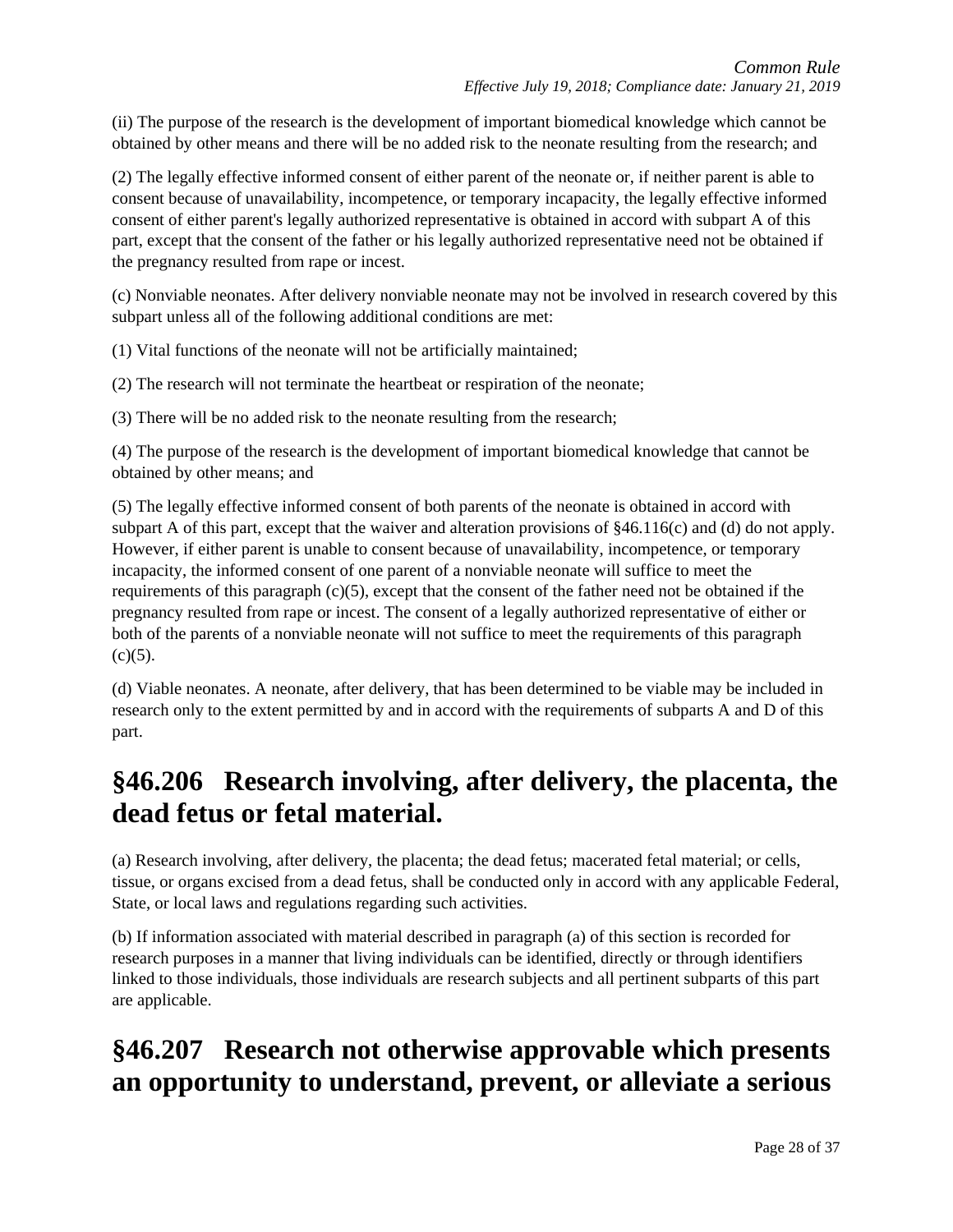## **problem affecting the health or welfare of pregnant women, fetuses, or neonates.**

The Secretary will conduct or fund research that the IRB does not believe meets the requirements of §46.204 or §46.205 only if:

(a) The IRB finds that the research presents a reasonable opportunity to further the understanding, prevention, or alleviation of a serious problem affecting the health or welfare of pregnant women, fetuses or neonates; and

(b) The Secretary, after consultation with a panel of experts in pertinent disciplines (for example: science, medicine, ethics, law) and following opportunity for public review and comment, including a public meeting announced in the FEDERAL REGISTER, has determined either:

(1) That the research in fact satisfies the conditions of §46.204, as applicable; or

(2) The following:

(i) The research presents a reasonable opportunity to further the understanding, prevention, or alleviation of a serious problem affecting the health or welfare of pregnant women, fetuses or neonates;

(ii) The research will be conducted in accord with sound ethical principles; and

(iii) Informed consent will be obtained in accord with the informed consent provisions of subpart A and other applicable subparts of this part.

## **Subpart C—Additional Protections Pertaining to Biomedical and Behavioral Research Involving Prisoners as Subjects**

Source: 43 FR 53655, Nov. 16, 1978, unless otherwise noted.

## **§46.301 Applicability.**

(a) The regulations in this subpart are applicable to all biomedical and behavioral research conducted or supported by the Department of Health and Human Services involving prisoners as subjects.

(b) Nothing in this subpart shall be construed as indicating that compliance with the procedures set forth herein will authorize research involving prisoners as subjects, to the extent such research is limited or barred by applicable State or local law.

(c) The requirements of this subpart are in addition to those imposed under the other subparts of this part.

## **§46.302 Purpose.**

Inasmuch as prisoners may be under constraints because of their incarceration which could affect their ability to make a truly voluntary and uncoerced decision whether or not to participate as subjects in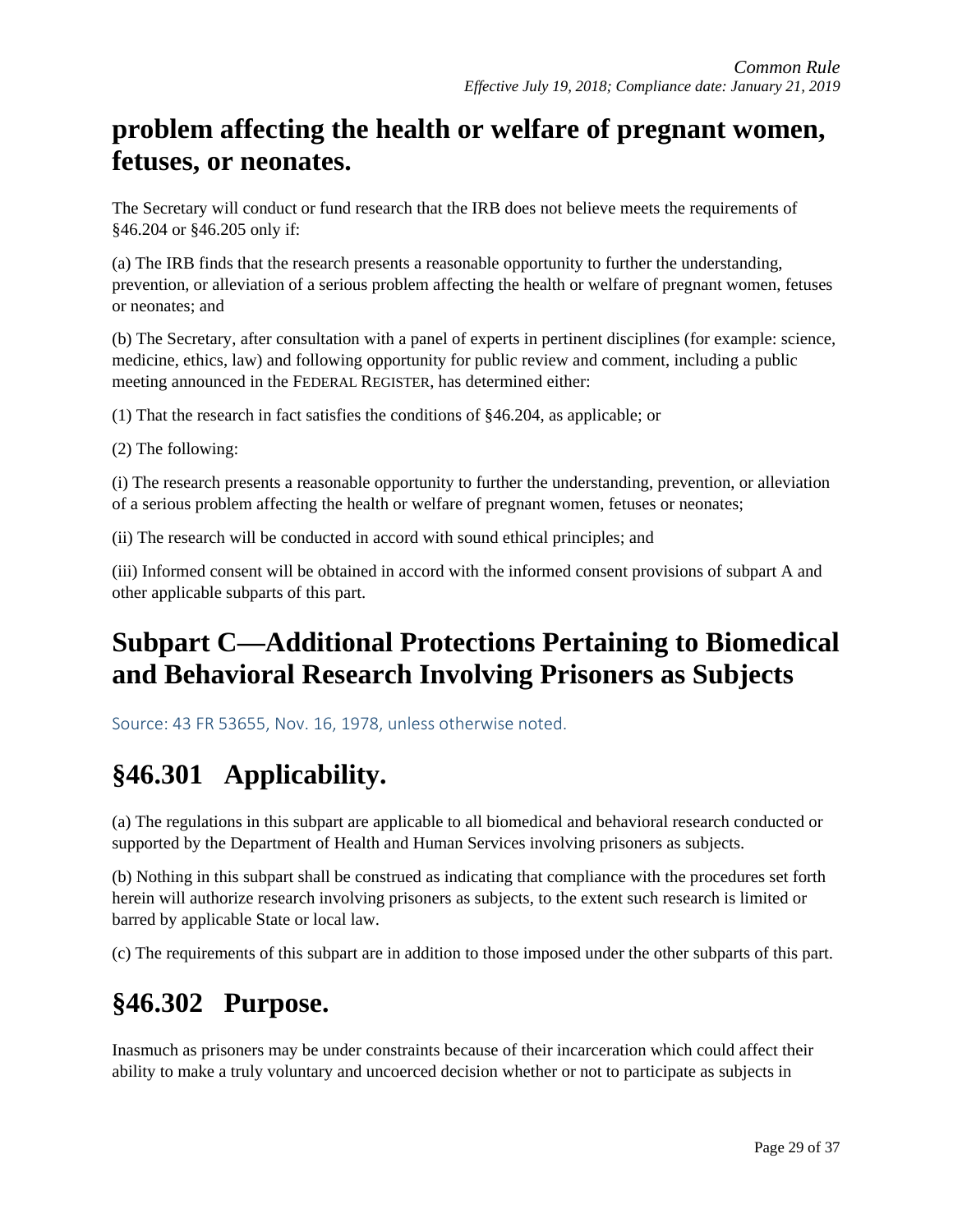research, it is the purpose of this subpart to provide additional safeguards for the protection of prisoners involved in activities to which this subpart is applicable.

# **§46.303 Definitions.**

As used in this subpart:

(a) *Secretary* means the Secretary of Health and Human Services and any other officer or employee of the Department of Health and Human Services to whom authority has been delegated.

(b) *DHHS* means the Department of Health and Human Services.

(c) *Prisoner* means any individual involuntarily confined or detained in a penal institution. The term is intended to encompass individuals sentenced to such an institution under a criminal or civil statute, individuals detained in other facilities by virtue of statutes or commitment procedures which provide alternatives to criminal prosecution or incarceration in a penal institution, and individuals detained pending arraignment, trial, or sentencing.

(d) *Minimal risk* is the probability and magnitude of physical or psychological harm that is normally encountered in the daily lives, or in the routine medical, dental, or psychological examination of healthy persons.

## **§46.304 Composition of Institutional Review Boards where prisoners are involved.**

In addition to satisfying the requirements in §46.107 of this part, an Institutional Review Board, carrying out responsibilities under this part with respect to research covered by this subpart, shall also meet the following specific requirements:

(a) A majority of the Board (exclusive of prisoner members) shall have no association with the prison(s) involved, apart from their membership on the Board.

(b) At least one member of the Board shall be a prisoner, or a prisoner representative with appropriate background and experience to serve in that capacity, except that where a particular research project is reviewed by more than one Board only one Board need satisfy this requirement.

[43 FR 53655, Nov. 16, 1978, as amended at 46 FR 8386, Jan. 26, 1981]

## **§46.305 Additional duties of the Institutional Review Boards where prisoners are involved.**

(a) In addition to all other responsibilities prescribed for Institutional Review Boards under this part, the Board shall review research covered by this subpart and approve such research only if it finds that:

(1) The research under review represents one of the categories of research permissible under  $§46.306(a)(2);$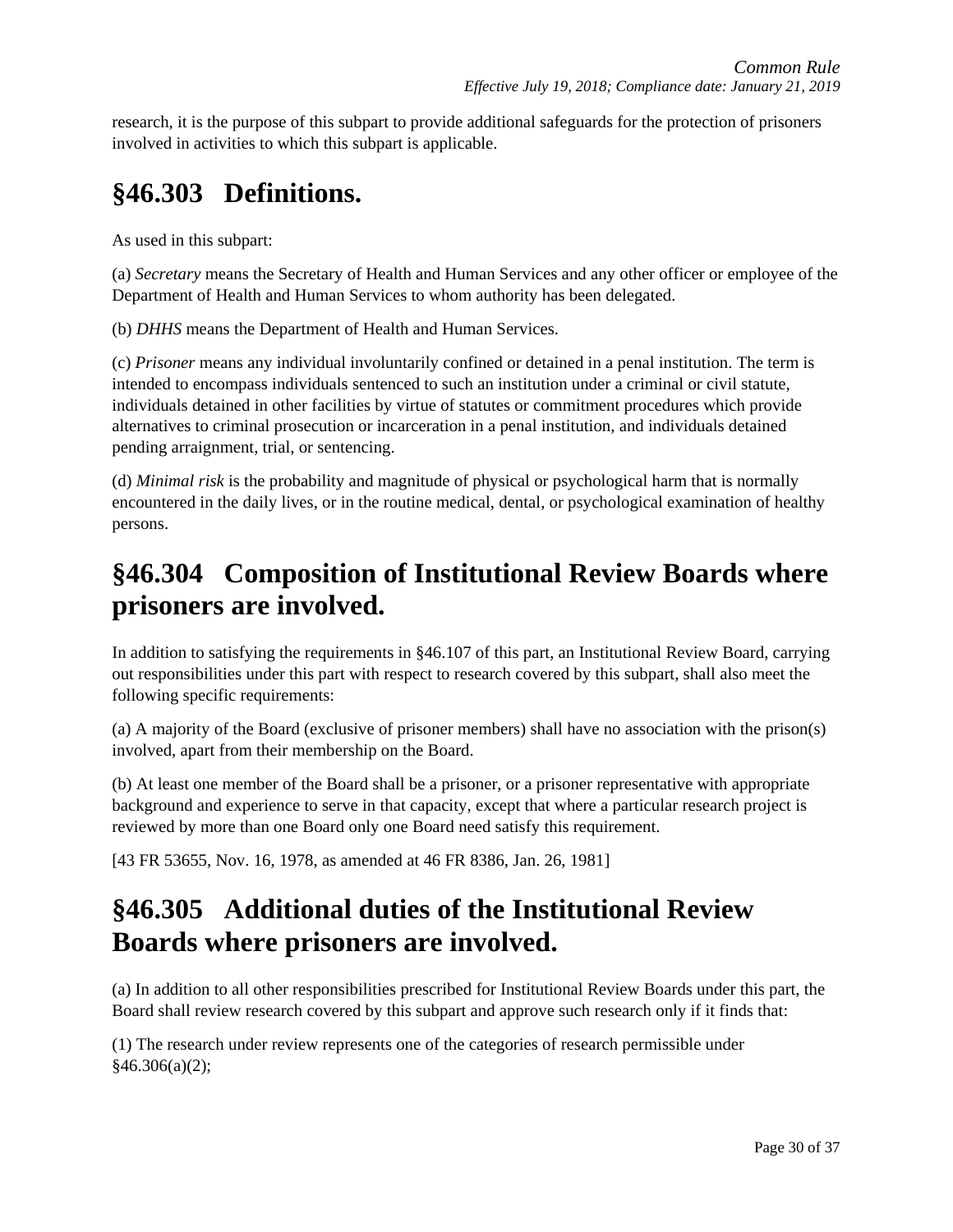(2) Any possible advantages accruing to the prisoner through his or her participation in the research, when compared to the general living conditions, medical care, quality of food, amenities and opportunity for earnings in the prison, are not of such a magnitude that his or her ability to weigh the risks of the research against the value of such advantages in the limited choice environment of the prison is impaired;

(3) The risks involved in the research are commensurate with risks that would be accepted by nonprisoner volunteers;

(4) Procedures for the selection of subjects within the prison are fair to all prisoners and immune from arbitrary intervention by prison authorities or prisoners. Unless the principal investigator provides to the Board justification in writing for following some other procedures, control subjects must be selected randomly from the group of available prisoners who meet the characteristics needed for that particular research project;

(5) The information is presented in language which is understandable to the subject population;

(6) Adequate assurance exists that parole boards will not take into account a prisoner's participation in the research in making decisions regarding parole, and each prisoner is clearly informed in advance that participation in the research will have no effect on his or her parole; and

(7) Where the Board finds there may be a need for follow-up examination or care of participants after the end of their participation, adequate provision has been made for such examination or care, taking into account the varying lengths of individual prisoners' sentences, and for informing participants of this fact.

(b) The Board shall carry out such other duties as may be assigned by the Secretary.

(c) The institution shall certify to the Secretary, in such form and manner as the Secretary may require, that the duties of the Board under this section have been fulfilled.

## **§46.306 Permitted research involving prisoners.**

(a) Biomedical or behavioral research conducted or supported by DHHS may involve prisoners as subjects only if:

(1) The institution responsible for the conduct of the research has certified to the Secretary that the Institutional Review Board has approved the research under §46.305 of this subpart; and

(2) In the judgment of the Secretary the proposed research involves solely the following:

(i) Study of the possible causes, effects, and processes of incarceration, and of criminal behavior, provided that the study presents no more than minimal risk and no more than inconvenience to the subjects;

(ii) Study of prisons as institutional structures or of prisoners as incarcerated persons, provided that the study presents no more than minimal risk and no more than inconvenience to the subjects;

(iii) Research on conditions particularly affecting prisoners as a class (for example, vaccine trials and other research on hepatitis which is much more prevalent in prisons than elsewhere; and research on social and psychological problems such as alcoholism, drug addiction and sexual assaults) provided that the study may proceed only after the Secretary has consulted with appropriate experts including experts in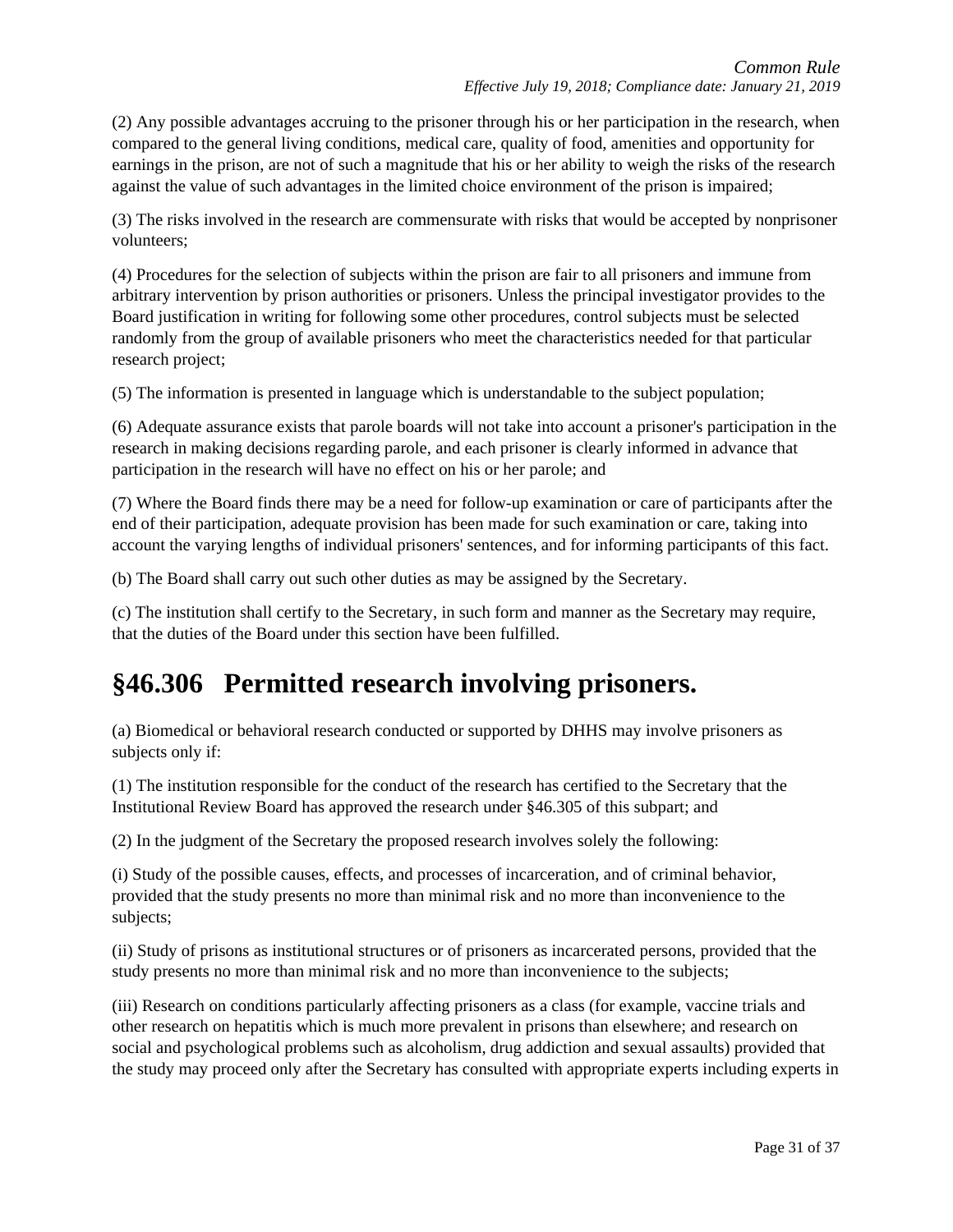penology medicine and ethics, and published notice, in the FEDERAL REGISTER, of his intent to approve such research; or

(iv) Research on practices, both innovative and accepted, which have the intent and reasonable probability of improving the health or well-being of the subject. In cases in which those studies require the assignment of prisoners in a manner consistent with protocols approved by the IRB to control groups which may not benefit from the research, the study may proceed only after the Secretary has consulted with appropriate experts, including experts in penology medicine and ethics, and published notice, in the FEDERAL REGISTER, of his intent to approve such research.

(b) Except as provided in paragraph (a) of this section, biomedical or behavioral research conducted or supported by DHHS shall not involve prisoners as subjects.

## **Subpart D—Additional Protections for Children Involved as Subjects in Research**

Source: 48 FR 9818, Mar. 8, 1983, unless otherwise noted.

## **§46.401 To what do these regulations apply?**

(a) This subpart applies to all research involving children as subjects, conducted or supported by the Department of Health and Human Services.

(1) This includes research conducted by Department employees, except that each head of an Operating Division of the Department may adopt such nonsubstantive, procedural modifications as may be appropriate from an administrative standpoint.

(2) It also includes research conducted or supported by the Department of Health and Human Services outside the United States, but in appropriate circumstances, the Secretary may, under paragraph (e) of §46.101 of Subpart A, waive the applicability of some or all of the requirements of these regulations for research of this type.

(b) Exemptions at  $§46.101(b)(1)$  and (b)(3) through (b)(6) are applicable to this subpart. The exemption at §46.101(b)(2) regarding educational tests is also applicable to this subpart. However, the exemption at §46.101(b)(2) for research involving survey or interview procedures or observations of public behavior does not apply to research covered by this subpart, except for research involving observation of public behavior when the investigator(s) do not participate in the activities being observed.

(c) The exceptions, additions, and provisions for waiver as they appear in paragraphs (c) through (i) of §46.101 of Subpart A are applicable to this subpart.

[48 FR 9818, Mar. 8, 1983; 56 FR 28032, June 18, 1991; 56 FR 29757, June 28, 1991]

# **§46.402 Definitions.**

The definitions in §46.102 of Subpart A shall be applicable to this subpart as well. In addition, as used in this subpart: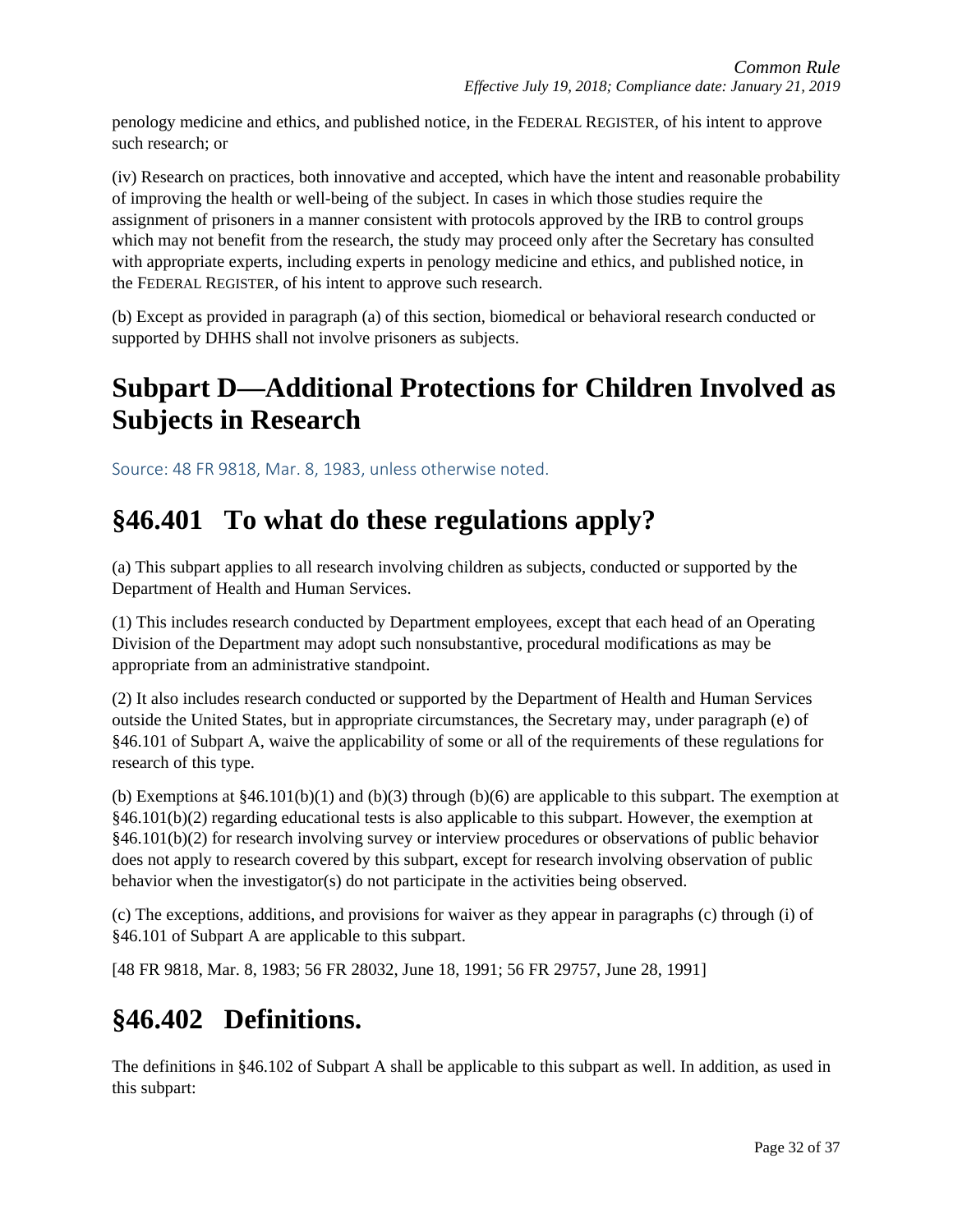(a) *Children* are persons who have not attained the legal age for consent to treatments or procedures involved in the research, under the applicable law of the jurisdiction in which the research will be conducted.

(b) *Assent* means a child's affirmative agreement to participate in research. Mere failure to object should not, absent affirmative agreement, be construed as assent.

(c) *Permission* means the agreement of parent(s) or guardian to the participation of their child or ward in research.

(d) *Parent* means a child's biological or adoptive parent.

(e) *Guardian* means an individual who is authorized under applicable State or local law to consent on behalf of a child to general medical care.

#### **§46.403 IRB duties.**

In addition to other responsibilities assigned to IRBs under this part, each IRB shall review research covered by this subpart and approve only research which satisfies the conditions of all applicable sections of this subpart.

## **§46.404 Research not involving greater than minimal risk.**

HHS will conduct or fund research in which the IRB finds that no greater than minimal risk to children is presented, only if the IRB finds that adequate provisions are made for soliciting the assent of the children and the permission of their parents or guardians, as set forth in §46.408.

## **§46.405 Research involving greater than minimal risk but presenting the prospect of direct benefit to the individual subjects.**

HHS will conduct or fund research in which the IRB finds that more than minimal risk to children is presented by an intervention or procedure that holds out the prospect of direct benefit for the individual subject, or by a monitoring procedure that is likely to contribute to the subject's well-being, only if the IRB finds that:

(a) The risk is justified by the anticipated benefit to the subjects;

(b) The relation of the anticipated benefit to the risk is at least as favorable to the subjects as that presented by available alternative approaches; and

(c) Adequate provisions are made for soliciting the assent of the children and permission of their parents or guardians, as set forth in §46.408.

## **§46.406 Research involving greater than minimal risk and no prospect of direct benefit to individual subjects, but likely**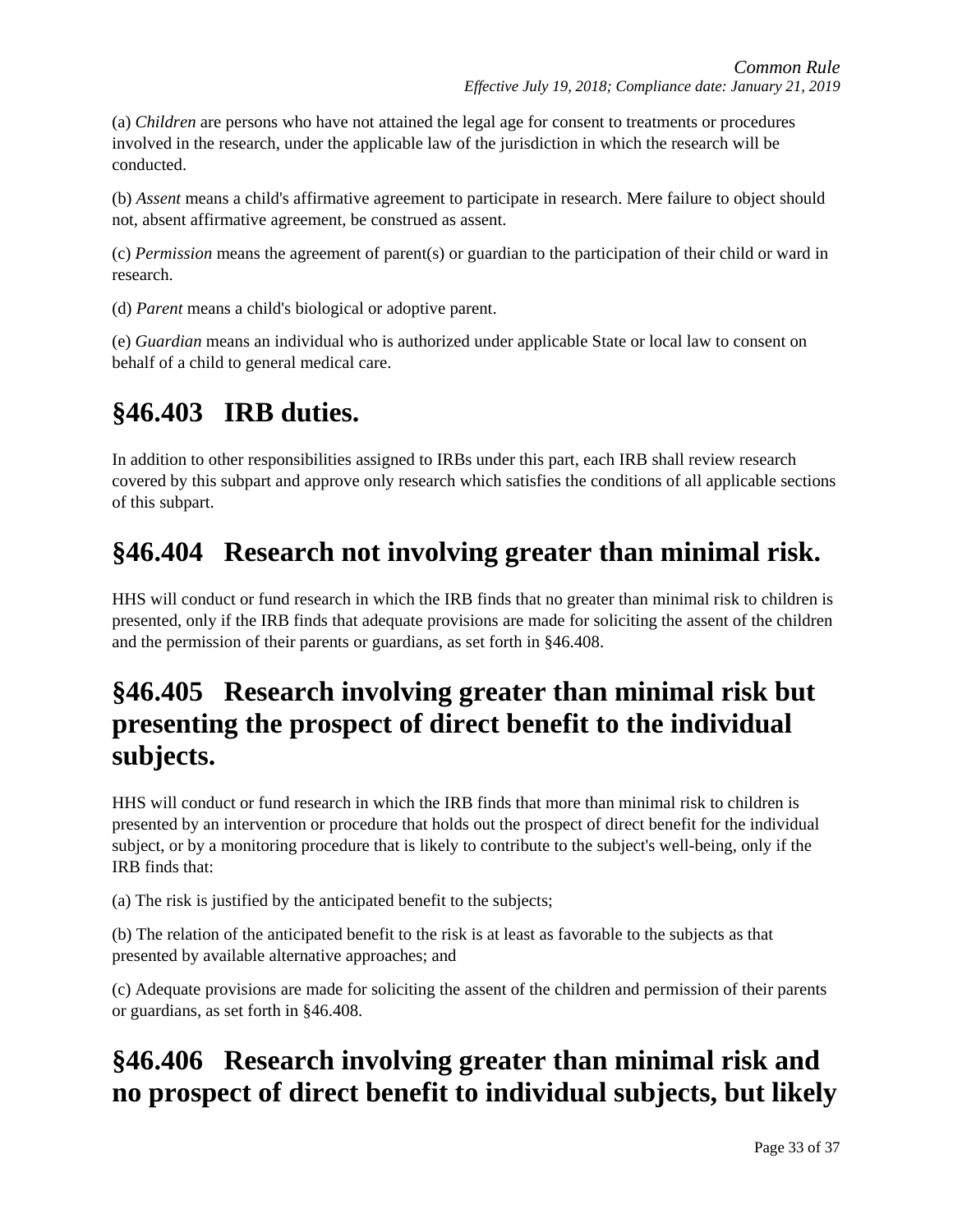### **to yield generalizable knowledge about the subject's disorder or condition.**

HHS will conduct or fund research in which the IRB finds that more than minimal risk to children is presented by an intervention or procedure that does not hold out the prospect of direct benefit for the individual subject, or by a monitoring procedure which is not likely to contribute to the well-being of the subject, only if the IRB finds that:

(a) The risk represents a minor increase over minimal risk;

(b) The intervention or procedure presents experiences to subjects that are reasonably commensurate with those inherent in their actual or expected medical, dental, psychological, social, or educational situations;

(c) The intervention or procedure is likely to yield generalizable knowledge about the subjects' disorder or condition which is of vital importance for the understanding or amelioration of the subjects' disorder or condition; and

(d) Adequate provisions are made for soliciting assent of the children and permission of their parents or guardians, as set forth in §46.408.

### **§46.407 Research not otherwise approvable which presents an opportunity to understand, prevent, or alleviate a serious problem affecting the health or welfare of children.**

HHS will conduct or fund research that the IRB does not believe meets the requirements of §46.404, §46.405, or §46.406 only if:

(a) The IRB finds that the research presents a reasonable opportunity to further the understanding, prevention, or alleviation of a serious problem affecting the health or welfare of children; and

(b) The Secretary, after consultation with a panel of experts in pertinent disciplines (for example: science, medicine, education, ethics, law) and following opportunity for public review and comment, has determined either:

(1) That the research in fact satisfies the conditions of §46.404, §46.405, or §46.406, as applicable, or

(2) The following:

(i) The research presents a reasonable opportunity to further the understanding, prevention, or alleviation of a serious problem affecting the health or welfare of children;

(ii) The research will be conducted in accordance with sound ethical principles;

(iii) Adequate provisions are made for soliciting the assent of children and the permission of their parents or guardians, as set forth in §46.408.

#### **§46.408 Requirements for permission by parents or guardians and for assent by children.**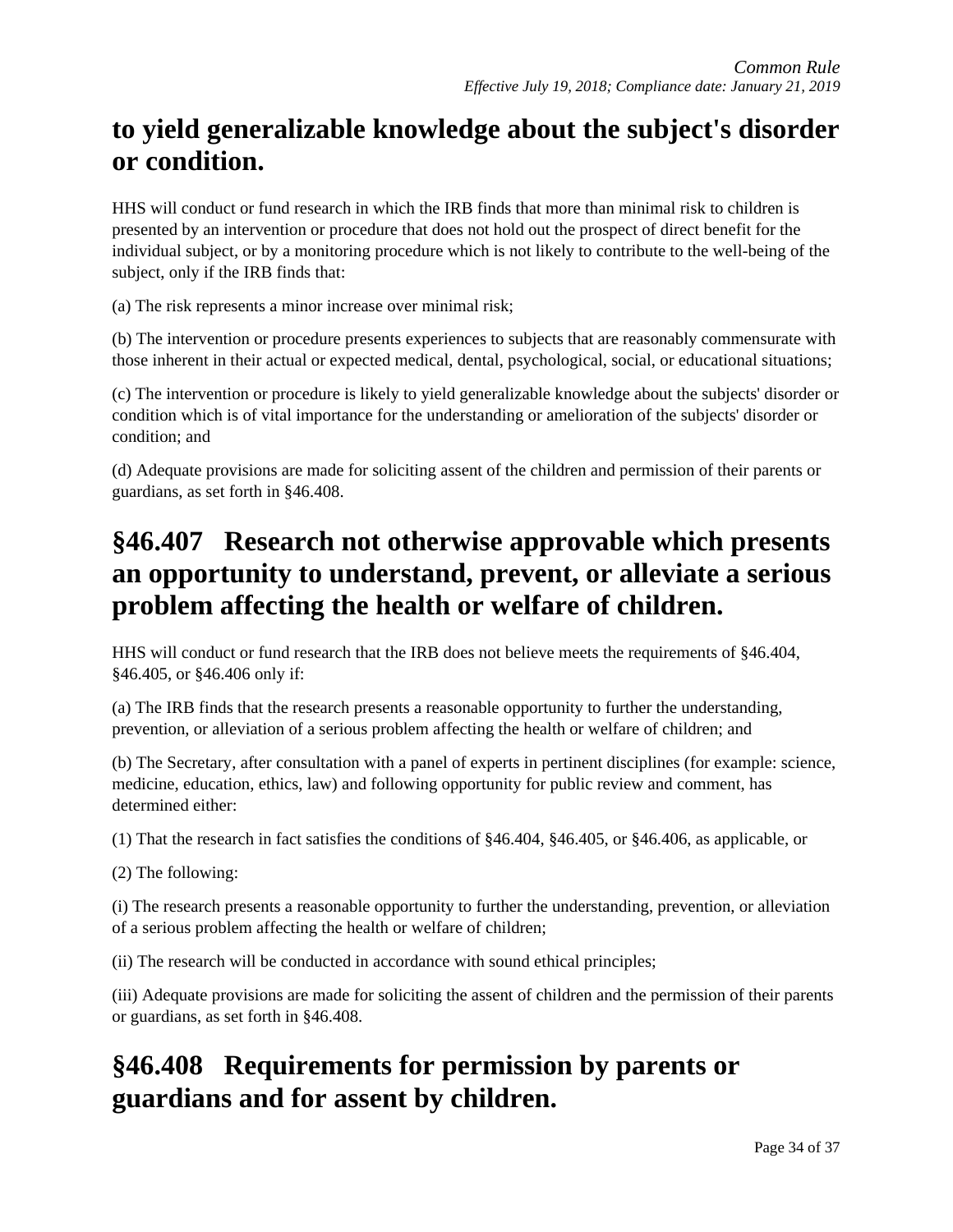(a) In addition to the determinations required under other applicable sections of this subpart, the IRB shall determine that adequate provisions are made for soliciting the assent of the children, when in the judgment of the IRB the children are capable of providing assent. In determining whether children are capable of assenting, the IRB shall take into account the ages, maturity, and psychological state of the children involved. This judgment may be made for all children to be involved in research under a particular protocol, or for each child, as the IRB deems appropriate. If the IRB determines that the capability of some or all of the children is so limited that they cannot reasonably be consulted or that the intervention or procedure involved in the research holds out a prospect of direct benefit that is important to the health or well-being of the children and is available only in the context of the research, the assent of the children is not a necessary condition for proceeding with the research. Even where the IRB determines that the subjects are capable of assenting, the IRB may still waive the assent requirement under circumstances in which consent may be waived in accord with §46.116 of Subpart A.

(b) In addition to the determinations required under other applicable sections of this subpart, the IRB shall determine, in accordance with and to the extent that consent is required by §46.116 of Subpart A, that adequate provisions are made for soliciting the permission of each child's parents or guardian. Where parental permission is to be obtained, the IRB may find that the permission of one parent is sufficient for research to be conducted under §46.404 or §46.405. Where research is covered by §§46.406 and 46.407 and permission is to be obtained from parents, both parents must give their permission unless one parent is deceased, unknown, incompetent, or not reasonably available, or when only one parent has legal responsibility for the care and custody of the child.

(c) In addition to the provisions for waiver contained in §46.116 of Subpart A, if the IRB determines that a research protocol is designed for conditions or for a subject population for which parental or guardian permission is not a reasonable requirement to protect the subjects (for example, neglected or abused children), it may waive the consent requirements in Subpart A of this part and paragraph (b) of this section, provided an appropriate mechanism for protecting the children who will participate as subjects in the research is substituted, and provided further that the waiver is not inconsistent with Federal, state or local law. The choice of an appropriate mechanism would depend upon the nature and purpose of the activities described in the protocol, the risk and anticipated benefit to the research subjects, and their age, maturity, status, and condition.

(d) Permission by parents or guardians shall be documented in accordance with and to the extent required by §46.117 of Subpart A.

(e) When the IRB determines that assent is required, it shall also determine whether and how assent must be documented.

## **§46.409 Wards.**

(a) Children who are wards of the state or any other agency, institution, or entity can be included in research approved under §46.406 or §46.407 only if such research is:

(1) Related to their status as wards; or

(2) Conducted in schools, camps, hospitals, institutions, or similar settings in which the majority of children involved as subjects are not wards.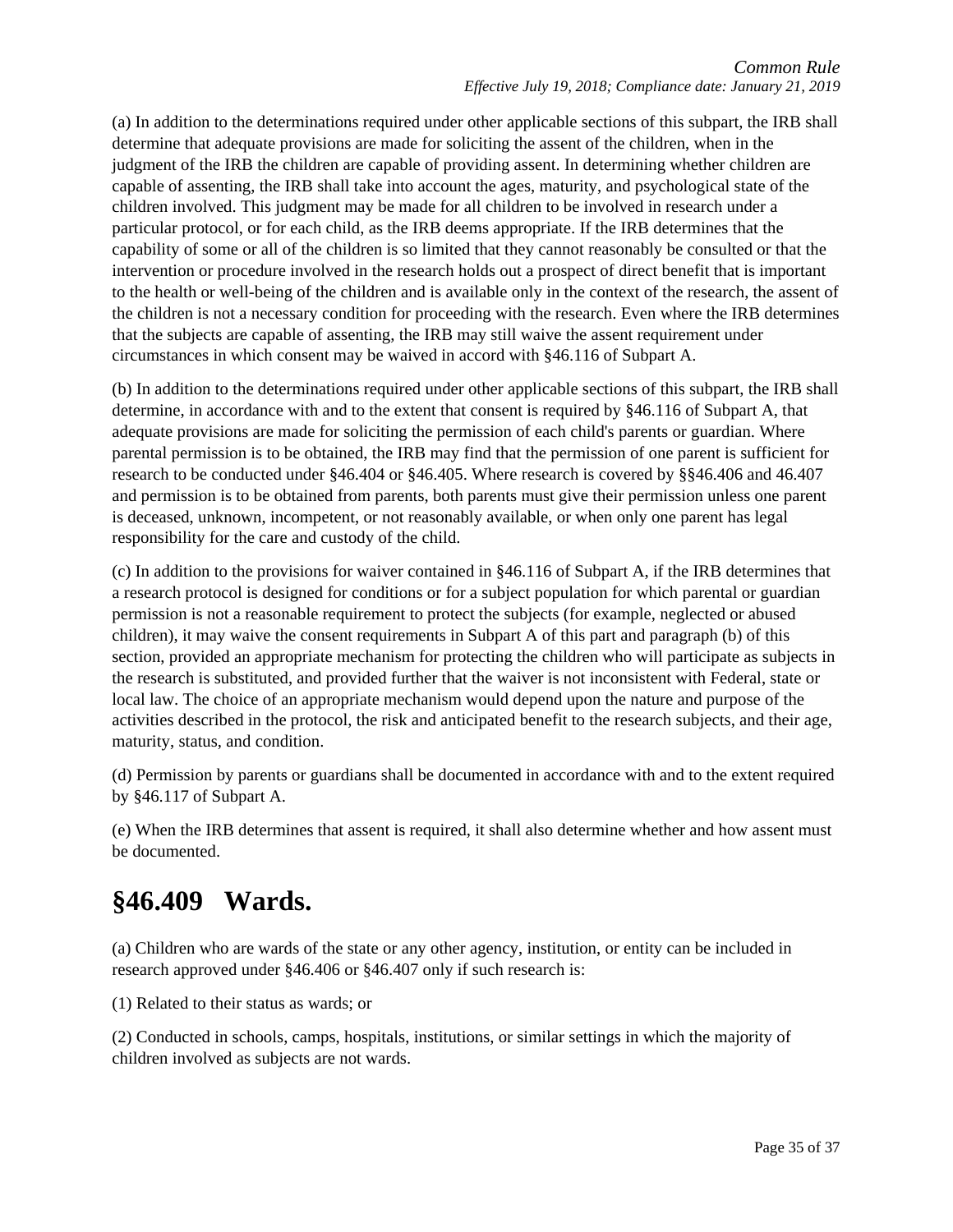(b) If the research is approved under paragraph (a) of this section, the IRB shall require appointment of an advocate for each child who is a ward, in addition to any other individual acting on behalf of the child as guardian or in loco parentis. One individual may serve as advocate for more than one child. The advocate shall be an individual who has the background and experience to act in, and agrees to act in, the best interests of the child for the duration of the child's participation in the research and who is not associated in any way (except in the role as advocate or member of the IRB) with the research, the investigator(s), or the guardian organization.

## **Subpart E—Registration of Institutional Review Boards**

SOURCE: 74 FR 2405, Jan. 15, 2009, unless otherwise noted.

#### **§46.501 What IRBs must be registered?**

Each IRB that is designated by an institution under an assurance of compliance approved for federalwide use by the Office for Human Research Protections (OHRP) under §46.103(a) and that reviews research involving human subjects conducted or supported by the Department of Health and Human Services (HHS) must be registered with HHS. An individual authorized to act on behalf of the institution or organization operating the IRB must submit the registration information.

### **§46.502 What information must be provided when registering an IRB?**

The following information must be provided to HHS when registering an IRB:

(a) The name, mailing address, and street address (if different from the mailing address) of the institution or organization operating the IRB(s); and the name, mailing address, phone number, facsimile number, and electronic mail address of the senior officer or head official of that institution or organization who is responsible for overseeing activities performed by the IRB.

(b) The name, mailing address, phone number, facsimile number, and electronic mail address of the contact person providing the registration information.

(c) The name, if any, assigned to the IRB by the institution or organization, and the IRB's mailing address, street address (if different from the mailing address), phone number, facsimile number, and electronic mail address.

(d) The name, phone number, and electronic mail address of the IRB chairperson.

- (e)(1) The approximate numbers of:
- (i) All active protocols; and
- (ii) Active protocols conducted or supported by HHS.

(2) For purpose of this regulation, an "active protocol" is any protocol for which the IRB conducted an initial review or a continuing review at a convened meeting or under an expedited review procedure during the preceding twelve months.